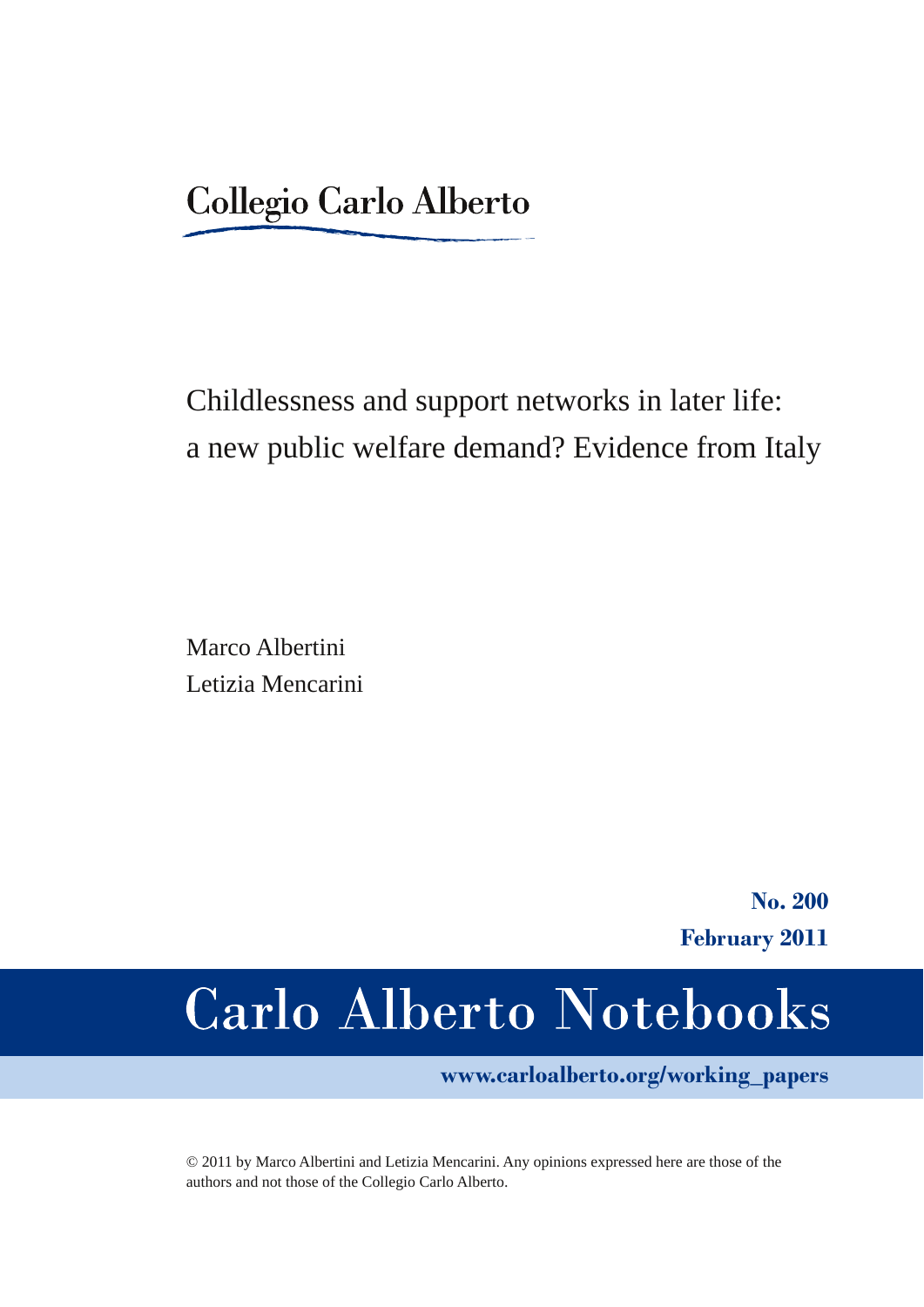# **Childlessness and support networks in later life: a new public welfare demand? Evidence from Italy**

MARCO ALBERTINI marco.albertini2@unibo.it

Università di Bologna Dipartimento di Scienze dell'Educazione Via Filippo Re, 6 40126 – Bologna Italy

LETIZIA MENCARINI letizia.mencarini@unito.it Università di Torino e Collegio Carlo Alberto Via Real Collegio 30 10024 Moncalieri (Turin) Italy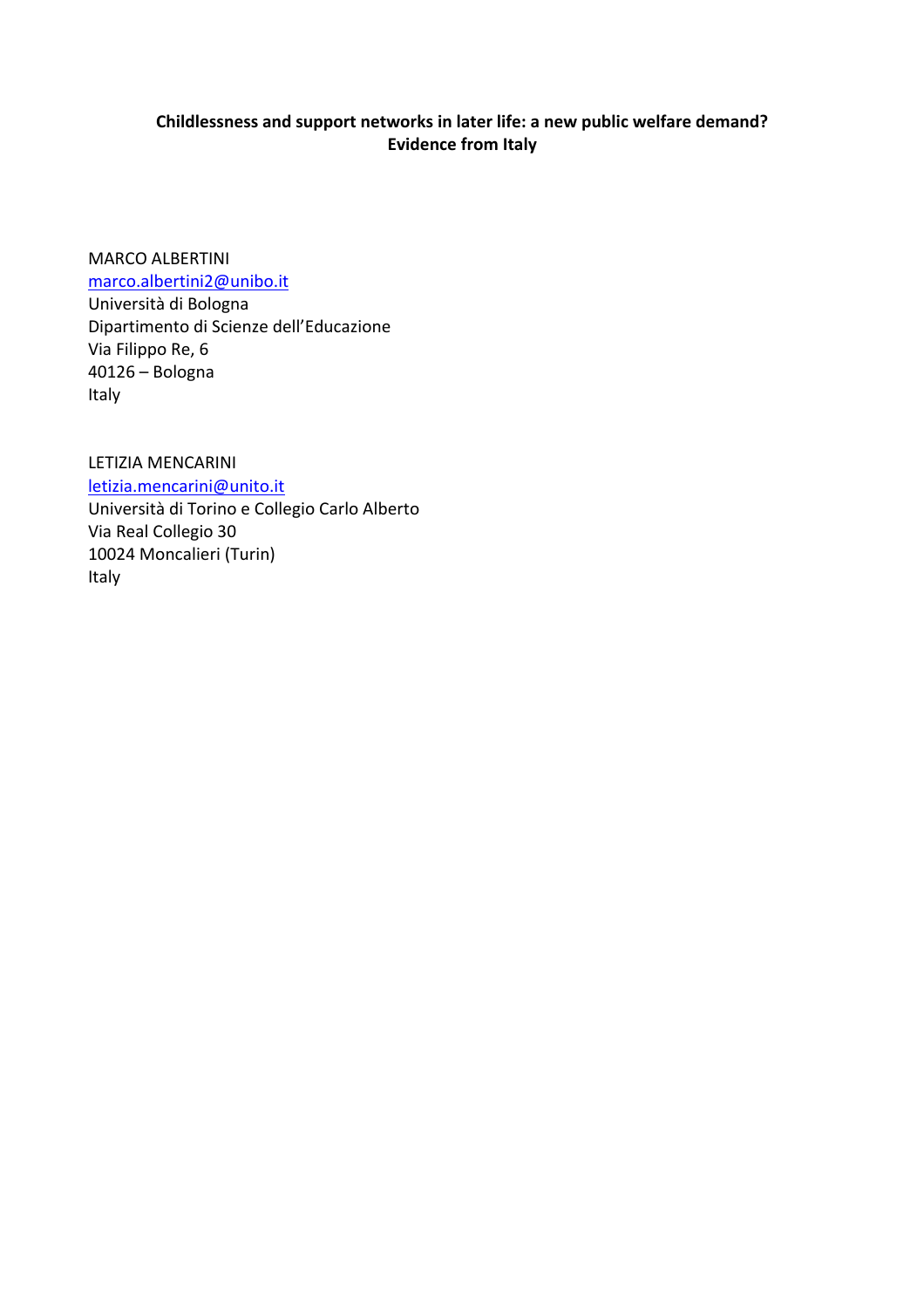#### **Childlessness and support networks in later life: a new public welfare demand?**

#### **Evidence from Italy**

#### **Abstract**

Childlessness is an increasingly common condition in many European societies. The consequences that this phenomenon might have on European welfare systems are widespread. Using data from the ISTAT survey on Family and Social Subjects, the paper explores the effect of the absence of children on the risk of lack of social support in old age in Italy. It also expands the standard approaches to the topic by examining how the relation between childlessness and lack of support varies throughout the individuals' life course. The results of the analyses show that childless people tend to receive less support at early stages of their life and as much support as parents when they grow very old and frail. However, it is mainly public services and volunteering organizations that substitute the support usually provided by children. In addition, it is found that the type of support that the childless elderly receive tends to be non‐personal and less intensive. **Keywords:** childless; social support; long term care; ageing; Italy

#### **Introduction**

Childlessness is an increasingly common condition in many European societies (Rowland 2007). Although particularly marked in Germany and Austria, this trend is also occurring to a lesser extent in Southern Europe. The consequences that this demographic phenomenon might have on European welfare systems, especially on long‐term care policies, are widespread. In particular, if the absence of children is connected with social isolation and lack of instrumental and emotional support in later life, then it is clear that, *ceteris paribus*, the rising rates of childlessness will lead to an increasing demand for public provision of long‐term care services.

Thus far, sociological and demographic research on childlessness has mainly focused on three aspects: (i) the main factors that explain increasing childlessness rates (Gonzaléz and Jurado 2006; Mencarini and Tanturri 2006; Hoem et al. 2006); (ii) the consequences that the absence of children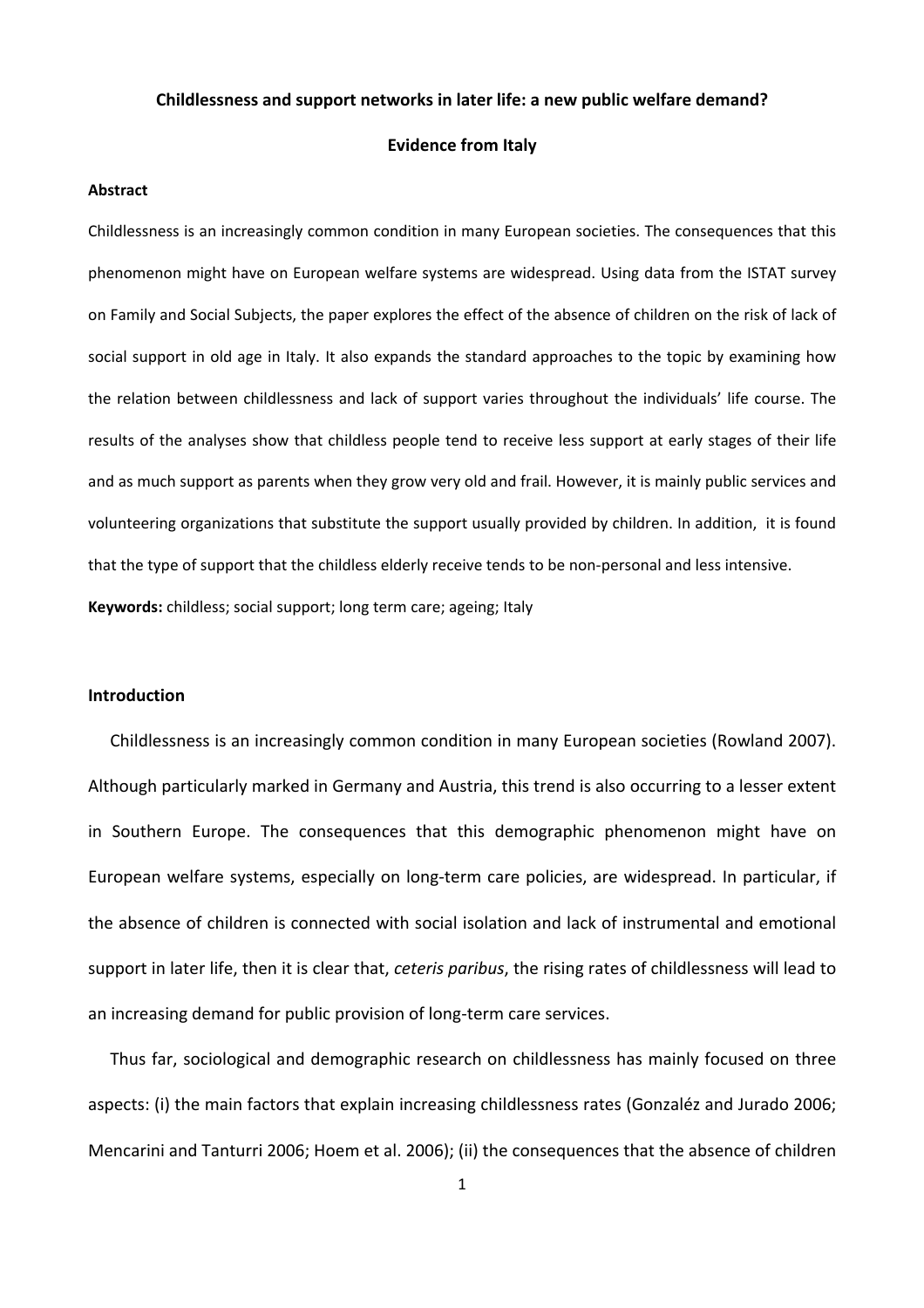has on the psychological and physical well being of adult individuals (Jeffries and Konnert 2002; Nomaguchi and Milkie 2003; Weitof et al. 2004); and (iii) the effect of childlessness on the risk of social isolation and lack of social support in old age (O'Briant 1985; Pinquart 2003; Keizer et al. 2010). The present study is framed within the third of these research strands. In particular, contributing to the existing literature on Nordic and Continental European countries, we address the issue of whether childless people in Italy are at a higher risk than parents of lacking instrumental and emotional support in old age. The study of the relation between the absence of children and the lack of social support in a Southern European country is particularly relevant, first of all because of the dearth of empirical research on this topic for Mediterranean societies and, secondly, because of the high degree of familialism of Italian welfare system and, in particular, the relevance of informal family support networks for meeting the long-term care needs of the elderly (Ferrera 1996; Saraceno 2010).

In the present study we will expand the "standard" analyses of the effect of childlessness on support networks in two directions. Firstly, in addition focussing on the effects of the absence of children on social support in old age, we will also consider younger (and still fecund) individuals. In fact, the few existing longitudinal studies on the effect of childlessness on social inclusion and support networks have clearly highlighted that, throughout their entire life course, non-parents adopt a series of strategies to adapt to their condition, thus preventing social isolation (Wenger 2009). Taking into account individuals of a range of ages, therefore, will allow us to indirectly observe how the childless progressively adapt their social networks to the absence of children. Secondly, following a lead from Kohli and Albertini (2009), we will include in our analyses not only the study of the social support that elderly childless people receive, but also the instrumental and emotional support that they provide to others, also by participating in the activities of volunteer organizations. As a result, by considering both directions of the exchange of support, we will be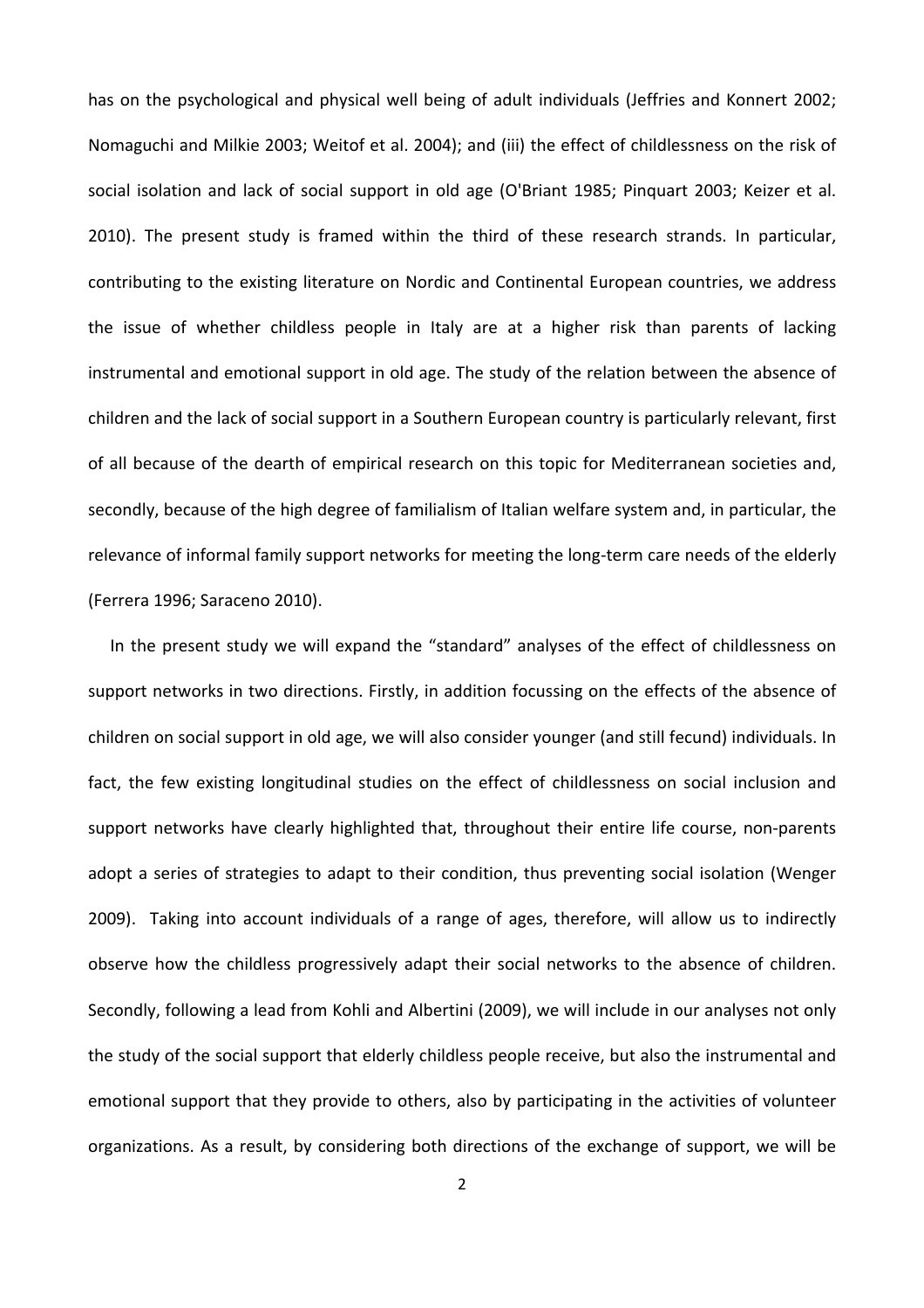able to fully assess the extent to which the characteristics of individuals' support networks are affected by the absence of children. In other words, by also taking into account what childless people contribute to society, we will not conceptualize the group of childless people only as a problematic one.

The argument is developed as follows: in the first section of the article we will briefly review the existing recent literature on the correlation between the absence of children and the risks of social isolation and lack of social support. Next, we will analyse the specific characteristics of the Italian case, as regards both recent trends in the childlessness rate and the consequences that an increase in the childlessness rate might have on elderly people's support networks, given the specific characteristics of the Italian welfare system. After presenting the data and the analytic strategy utilised, we report and discuss the results of our analyses in the fourth section. The final section concludes by examining the implications of our findings for the future development of long‐term care policies in Italy.

#### **Background**

## Childlessness, social isolation and lack of support

Previous studies have consistently documented the relevance of social networks to individuals' well-being. Across countries and in different family and welfare systems, the quality, frequency and intensity of social interactions with others and the exchange of emotional, social and financial support have always been found to be important determinants of the individuals' social inclusion. The centrality of the family in these processes is unquestioned everywhere. Family networks are at the core of the individuals' social embeddedness: not only do they usually provide the largest amount of support an individual needs all through her/his life, they also bridge the individual and society. Within the family network, parent-child relations play the most relevant role. In particular,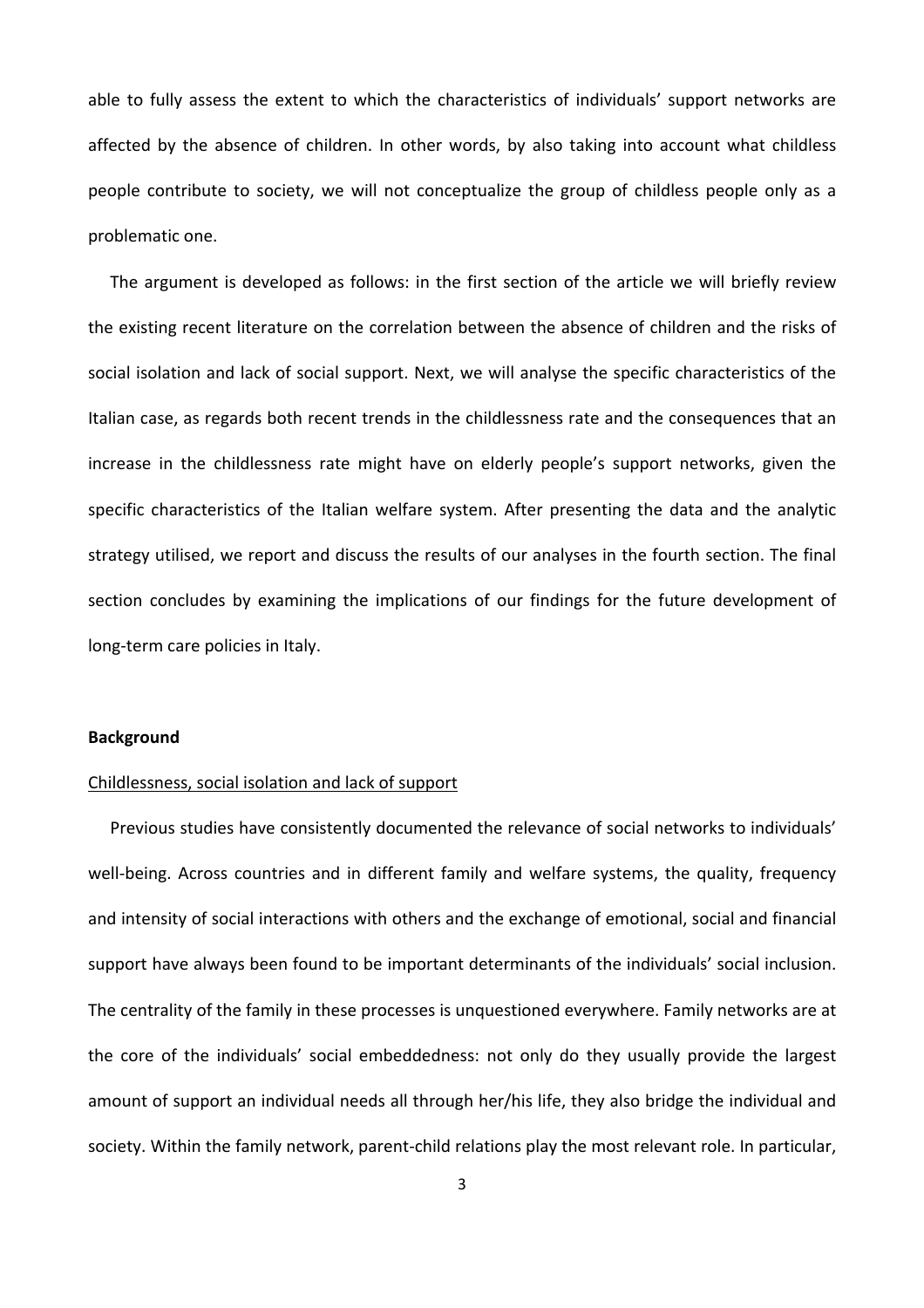from the perspective of elderly parents, contact with children represents the main intergenerational‐link in otherwise strongly age‐segregated social networks, thus fending off the social isolation often associated with old age. Furthermore, after spouses, children are the main providers of emotional and instrumental support to elderly individuals. It is not surprising, therefore, that it has often been argued in the literature that the childless – and in particular, the childless elderly – are a vulnerable group of the population, i.e., people that risk being socially isolated, lacking assistance in the case of deteriorating health and, in the event, being institutionalized at an earlier stage of their lives. It is also argued that, from the perspective of social policy, increasing childlessness rates might represent a challenge – in addition to that of the ageing population - to the current configuration of the systems of long-term care provision. This would be particularly the case for welfare systems, such as those typical in Southern European countries, which rely heavily on social care services provided by the family.

However, some empirical evidence from previous studies calls into question the assumption, often taken for granted, that non‐parents are at a higher risk than parents of being isolated and lacking social support. Thus, for example, in their nine-country study of non-parents' social embeddedness Wenger et al. found that "there was no overall consistent pattern of community participation that distinguished those without children from parents", furthermore "those without children have more contact with siblings, nieces, and nephews than parents tend to have […] childless women have more contact neighbours [than mothers]" (Wenger et al. 2007: 1447‐1448). In fact, this study confirms what has been found in different countries and periods by sociological research on the topic: childless people are not at a higher risk for social isolation than are parents (Chappel and Badger 1989; Eriksen and Gerstel 2002; Rubinstein et al. 1991; Wenger and Burholt 2001; Wenger et al. 2000). This is particularly the case when considering never–married, childless women, or adults without limitations in their daily living activities and who have no major health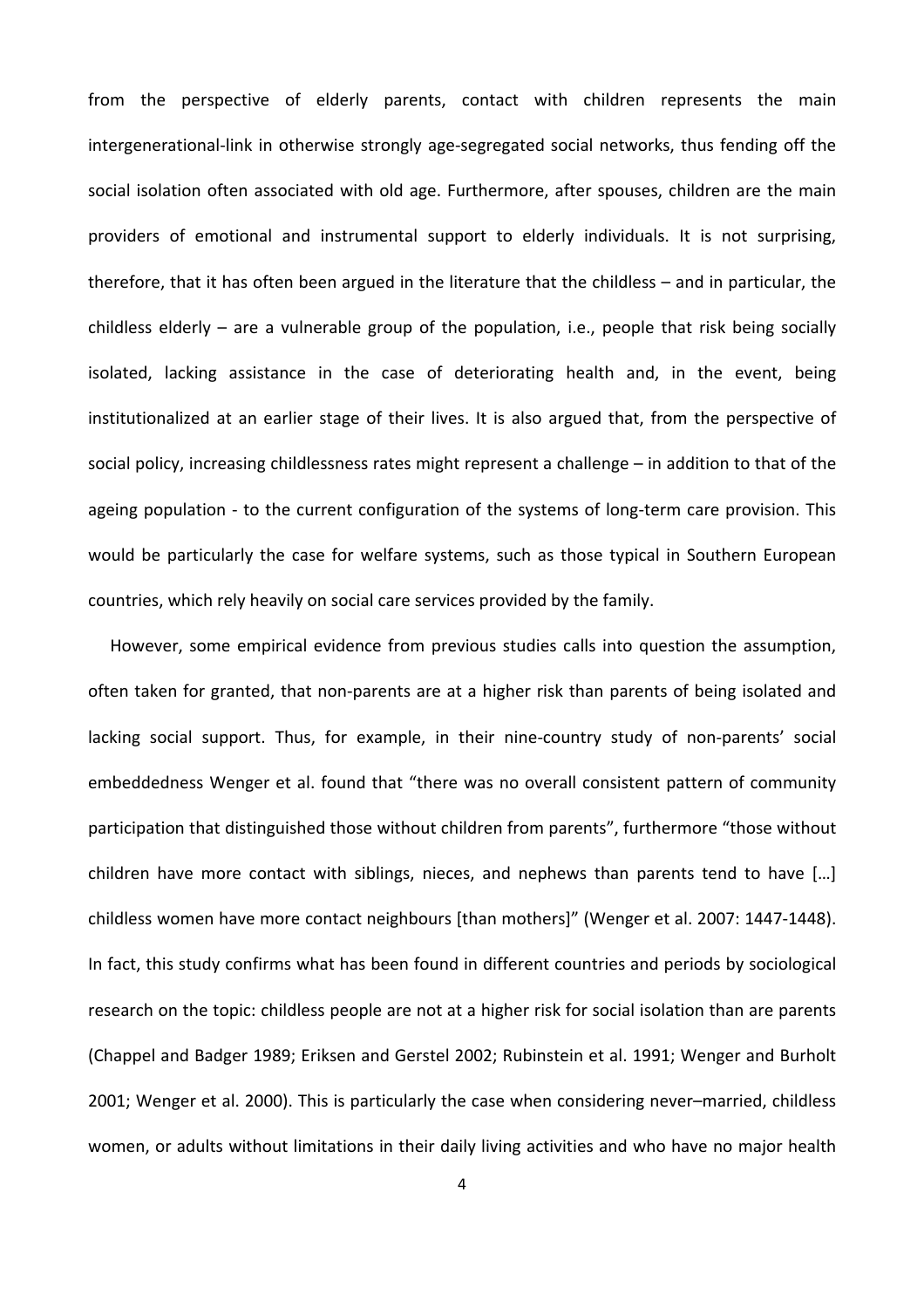problems (Dykstra and Hagestad 2007a). A possible explanation for this result can also be found in results previously published in the literature: childless individuals tend to develop strategies to "compensate" for their lack of children or, in other words, they learn to live outside conventions by constructing alternate paths and alternative non‐child‐based social networks (Dykstra and Hagestad 2007b; Lisle 1996). In fact, non‐parents tend to compensate for their lack of contact and exchange with children by developing more independent and extra-familial lifestyles early on in their lives (Wenger et al. 2007); thus, for example, they access neighbourhood and friends networks and participate in parish activities and volunteer organizations much more frequently than parents do. Furthermore, compensative strategies are also carried out within the kin network. As a matter of fact, the childless usually maintain more intense relations with extended family members, such as cousins, nieces and nephews. In addition, there are two more reasons to doubt that increasing childlessness necessarily leads to increasing demand of public long‐term care. Firstly, it has been found that married or partnered non‐parents receive much more social support from their spouses than do parents (Ishii-Kuntz and Seccombe 1989). Secondly, as argued by Connidis (2002), the improvement of health status of the elderly population, and thus postponement of dependency, might outpace the increase in childlessness rates.

These findings and arguments seem to be quite reassuring in terms of the social (dis)embeddedness of the childless, and the future capacity of European welfare states to cope with the long-term care needs of the elderly population. Nevertheless, eventually, previous studies also show that in old age, and in particular when need for instrumental help or personal care emerges, non‐parents face considerable support deficits. As a matter of fact, non‐family (and non-nuclear-family) based social networks have repeatedly been proven to be weak in meeting the long‐term health and social care needs of the elderly (see, for example, Albertini and Kohli 2009; Jerrome and Wenger 1999; Schröder‐Butterfill and Marianti 2006; Johnson and Catalano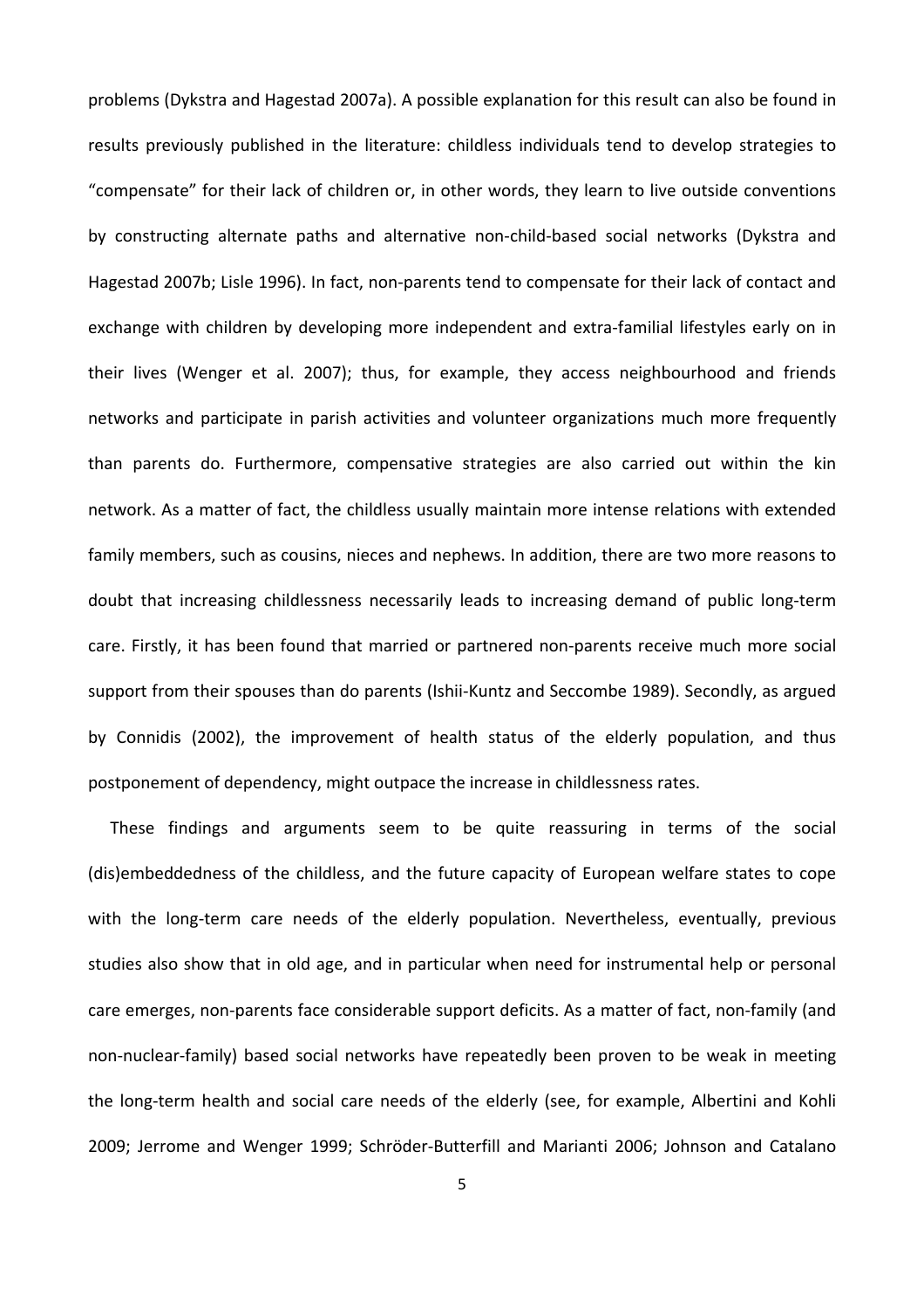1981; Wenger et al. 2007). In other words, the absence of children is not clearly associated to a disadvantaged situation when health is good, but when someone becomes frail and loses their independence in carrying out daily living activities, childlessness becomes a problem. The worst situation in terms of the availability of informal support is clearly that of the frail elderly who are both childless and unmarried or widowed, especially if they are men (Dykstra and Hagestad 2007a). Thus, in practice, non-parents are more likely to depend on formal care provision than parents. It is not surprising, then, that the never-married or widowed childless have been found to enter residential care or long-stay hospital at younger ages and lower levels of dependency than parents (Wenger 2009). Given these findings, and given that the childless are less likely to access informal support in old age, one might therefore expect their increasing number to augment the demand for public provision of formal long-term care services. Consequently, it would seem that the offer of these services should be increased over the next few decades, in order to meet this additional demand.

However, the relation between the absence of children and the utilization of formal care services is more complex than one might think. As a matter of fact, two of the very few studies on the utilization of formal care services by the childless clearly indicate that elderly non‐parents tend to use formal service provision more frequently and intensively than parents do ‐ and this is in line with the above-mentioned findings. But the same studies also show that the utilization of public care services by the elderly is strongly mediated by the presence of children, who act as advocates on behalf of their parents (Choi 1994; Larsson and Silverstein 2004). Thus, once we control for the availability of informal support, what emerges is that non-parents are not more likely to access formal care than parents. As a consequence, the utilization of public care services by the childless do not fully compensate for the support deficits they face. Not even in a well-developed public welfare system like the Swedish one is reliance on formal services able to clear out the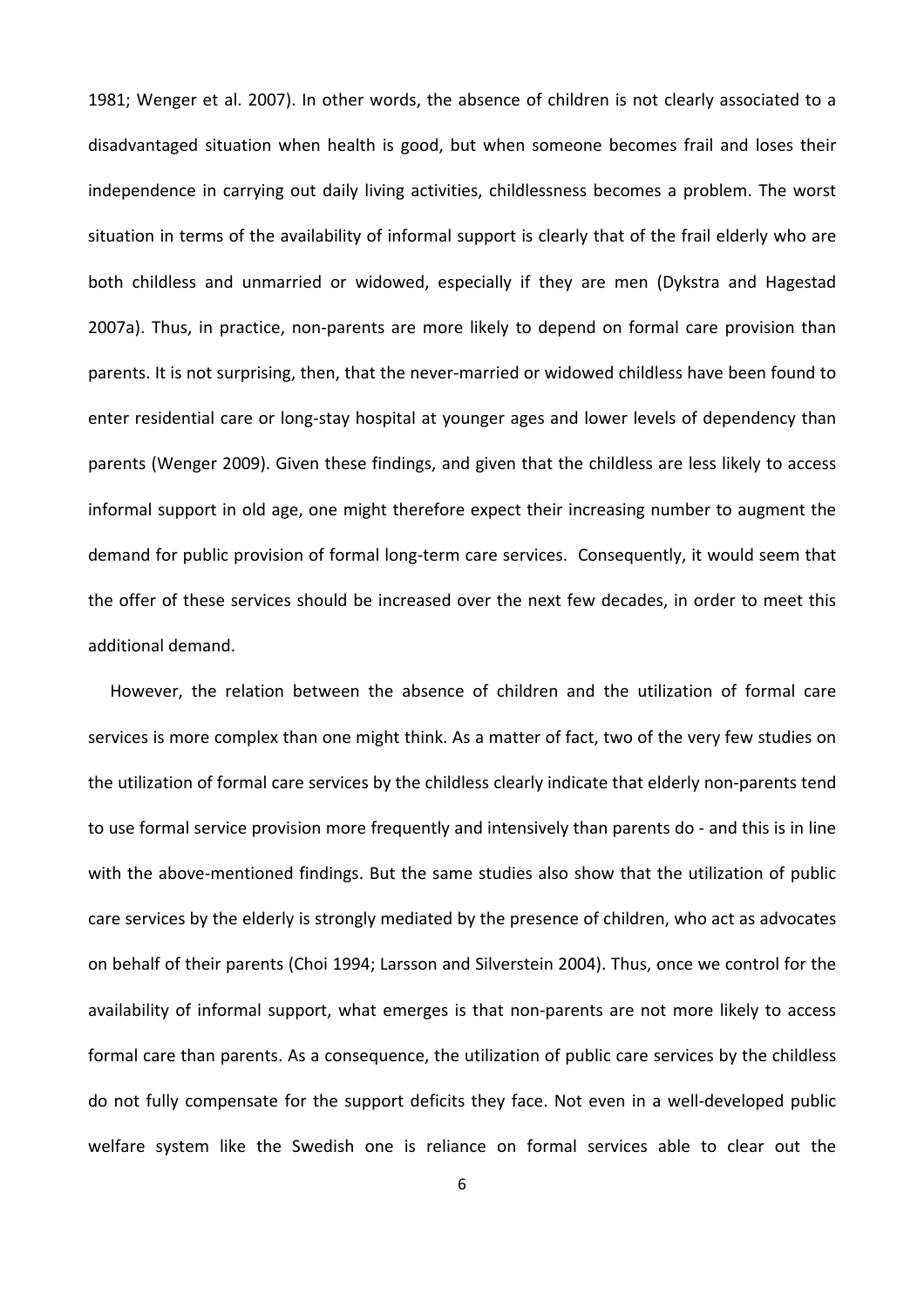disadvantage in informal care availability associated with the absence of children. All in all, this finding seems to indicate that in order to meet the social and health care needs of the future childless elderly, public systems must be improved not only in terms of the amount of services delivered, but also in terms of how individuals who need these services access them.

Previous studies on the topic, however, have been conducted almost exclusively on northern and central European countries and the USA. To the best of our knowledge, there are no studies on the social networks of the childless that consider countries characterized by a weakly decommodified and defamilialized welfare system, strong family ties, and a model of support exchange based on coresidency and infrequent but intense transfers or resources (Albertini et al. 2007; Naldini 2003; Reher 1998). Therefore, it is not clear how increasing childlessness will impact on Southern European societies and their welfare systems.

# The Italian case

#### *Trends in childlessness rate*

Permanent childlessness is on the rise in most of European countries. After minimum levels of childlessness across the 1910‐1945 birth cohorts, the rate for Western European women born after the 1950s has been between 10 and 20 percent (Rowland 2007). This recent trend started in Northern and Continental European countries, but increasing numbers of women in Italy are also forgoing motherhood (Frejka and Sardon 2003; Gonzáles and Jurado 2006). A cross‐country comparison of the prevalence of childlessness can highlight the rapid change in the Italian pattern (Tanturri and Mencarini 2008). Thus, for example, recent studies estimate that the rate of childlessness in Italy may exceed 20 percent in birth cohorts of the mid‐1960s (Frejka and Sardon 2003; UN 2003; De Rose *et al*. 2008). This makes Italy more similar to the Northern European model (Ireland, Sweden, Belgium, or Denmark), than to the Mediterranean one (Portugal, Spain,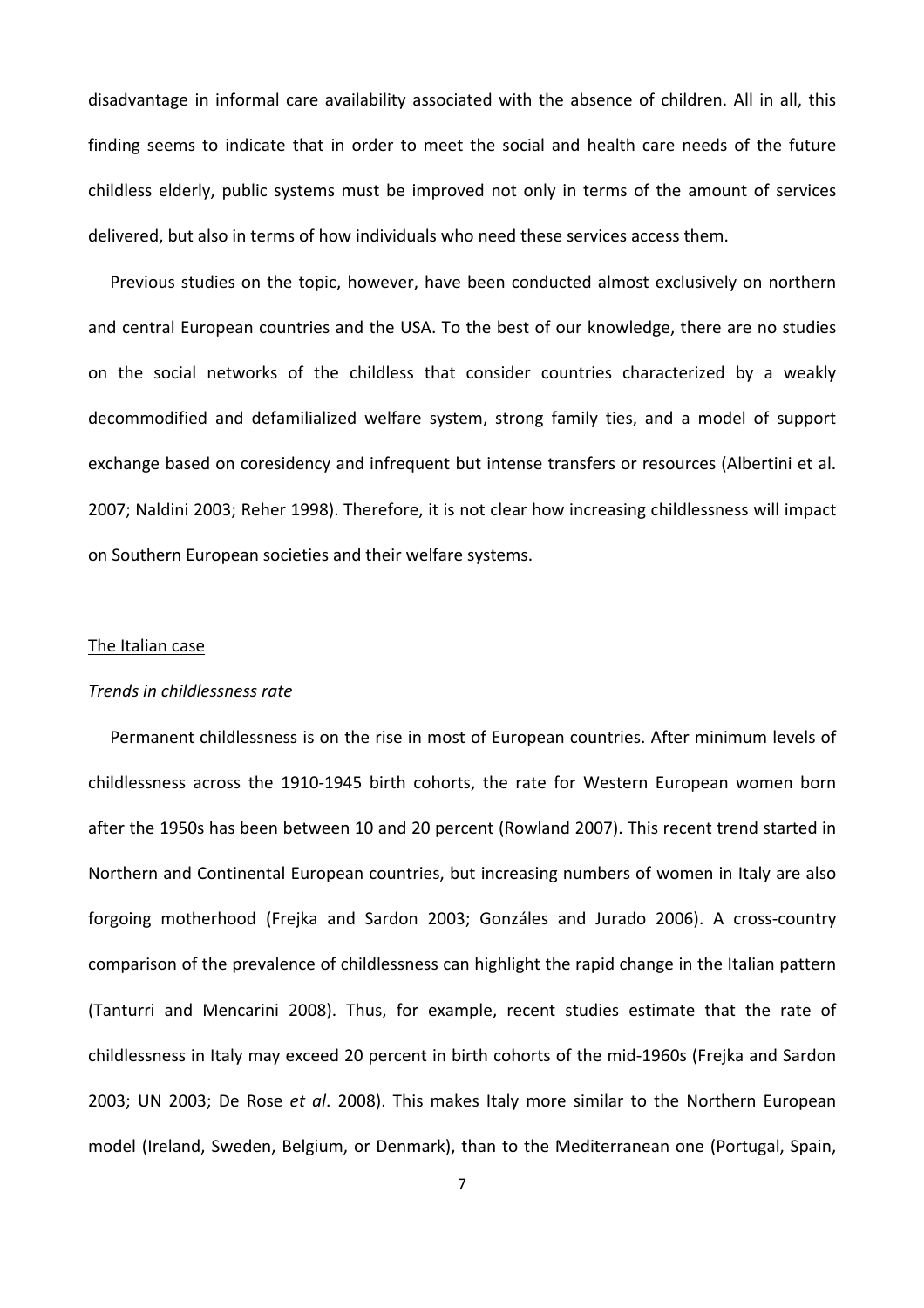and, in part, France), where childlessness is still rare. The U-shaped time trend across Italian cohorts reproduces, with a lag of few years, the trend observed in many other Western countries. According to Sobotka (2004), the prevalence of childlessness in Italy is projected to increase considerably if the most recent age‐specific first‐birth probabilities remain constant at about 23 percent for women born in 1970 and more than 25 percent for those born in 1975. However, when these figures are adjusted for *tempo* effects (i.e., the further postponement of these cohorts of the age at their first child), the prevalence of childlessness should show only a moderate increase: 17 percent for the cohort born in 1970 and 16 percent for that born in 1975 (Sobotka 2004; Frejka and Sobotka 2008).

Moreover, it should be noted that not only is the frequency of childless individuals changing, but also childlessness; this is true even in a traditional context such as Italy, where it is becoming more and more a deliberate and conscious choice for women and couples: voluntary childless women was around 6 to 7 percent of the 1960 cohorts, in stark contrast to the 1.5 percent of the generations born just one or two decades before (Tanturri and Mencarini 2008). In addition, the group of involuntarily childless women and couples is becoming more heterogeneous, including the infertile and the long‐term postponers. The latter group can be quite substantial in the difficult context of latest‐late Italian transition to adulthood. As a matter of fact, if we consider the life course framework, we know that pathways to childless are more often characterized by late starts in independent living, education and marriage, and that they tend to have dispersed transition timing (Hagestad and Call 2007). In fact, the distinction between the voluntary and involuntary childless emerged among younger cohorts, who are more likely to remain childless while they are in stable relationships. In the literature, it is an issue of debate whether the voluntary childless explicitly choose not to have children. On the other hand, it has been reckoned that the childless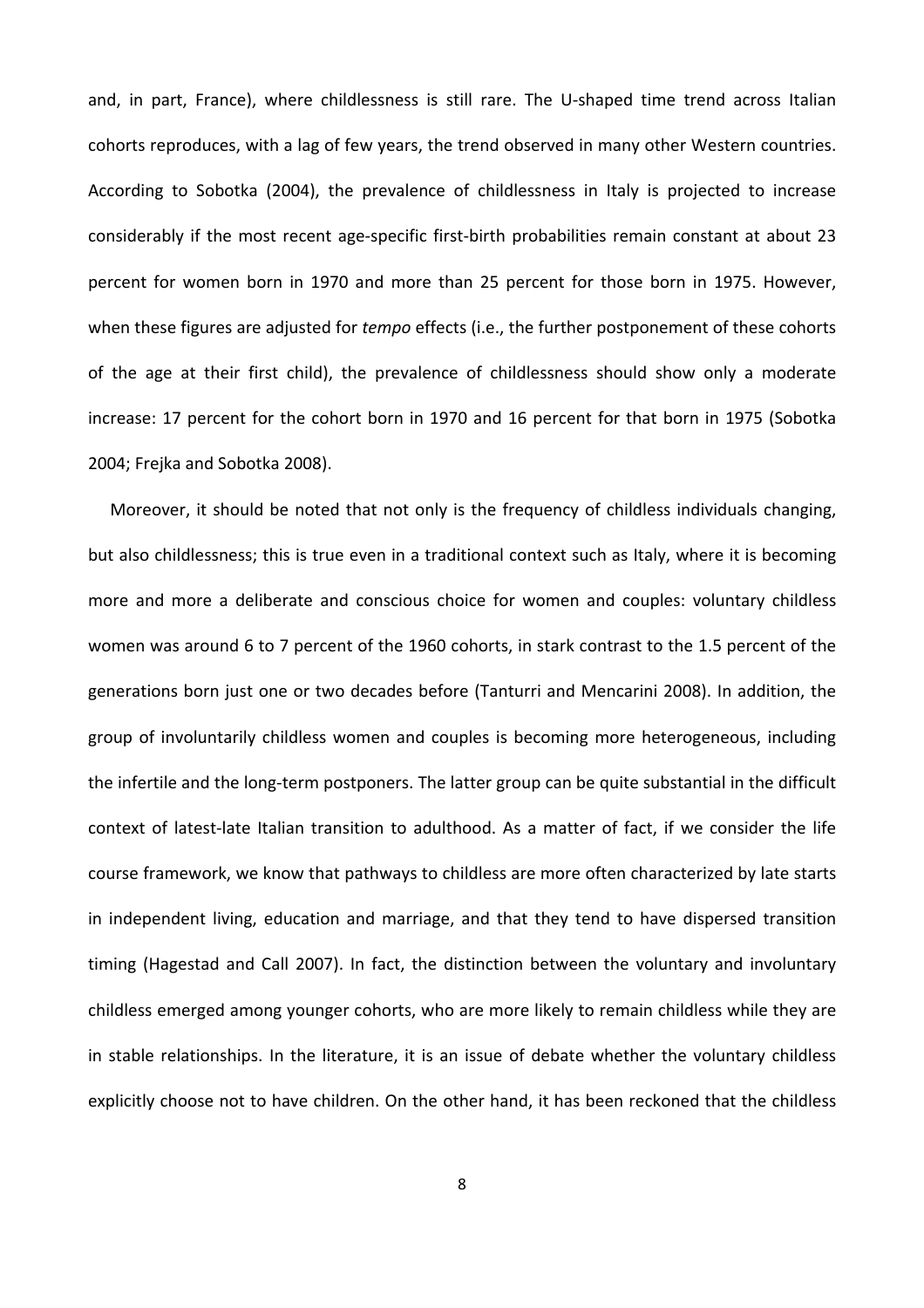in contemporary cohorts of old people are less likely to have made a conscious decision whether or not to have children (Dykstra and Hagestad 2007b).

Among older people, the childless can also be parents who have lost their children. Nevertheless, with the current survival rates, the proportion of current parents who outlive all of their children is decreasing, and remains very small (less than one percent; Beets 2005). In any case, within a few decades, in an aging society such as Italy, the net effect of these two opposing tendencies on the number of childless elderly (the sharp increase in the always‐childless and the decrease in the number of individuals survived by their children) will be a dramatic increase in the number of the childless elderly.

# *Welfare system characteristics and the potential impact of childlessness*

As mentioned above, the Italian welfare system is characterised by a low level of decommodification and defamilialization (Esping‐Andersen 1999). More precisely, the system is based on the principle of familialism by default, thus (implicitly or explicitly) leaving to the (unsupported) families the responsibility of providing care and economic help to dependent individuals (Millar and Warman 1996; Saraceno 2010). In this context, informal support networks are crucial to the support of individuals when they get old and frail. Previous research has shown that family ties in Southern Europe are particularly strong and, moreover, that extended family networks are usually available to provide economic support to individuals in difficult circumstances (Bentolila and Ichino 2007). It has also been found that the exchange of resources between extended family members is largely based on co-residency, and that the intergenerational exchange of resources tends to be less frequent, more intense and more connected to individual needs than in other European countries (Kohli and Albertini 2007).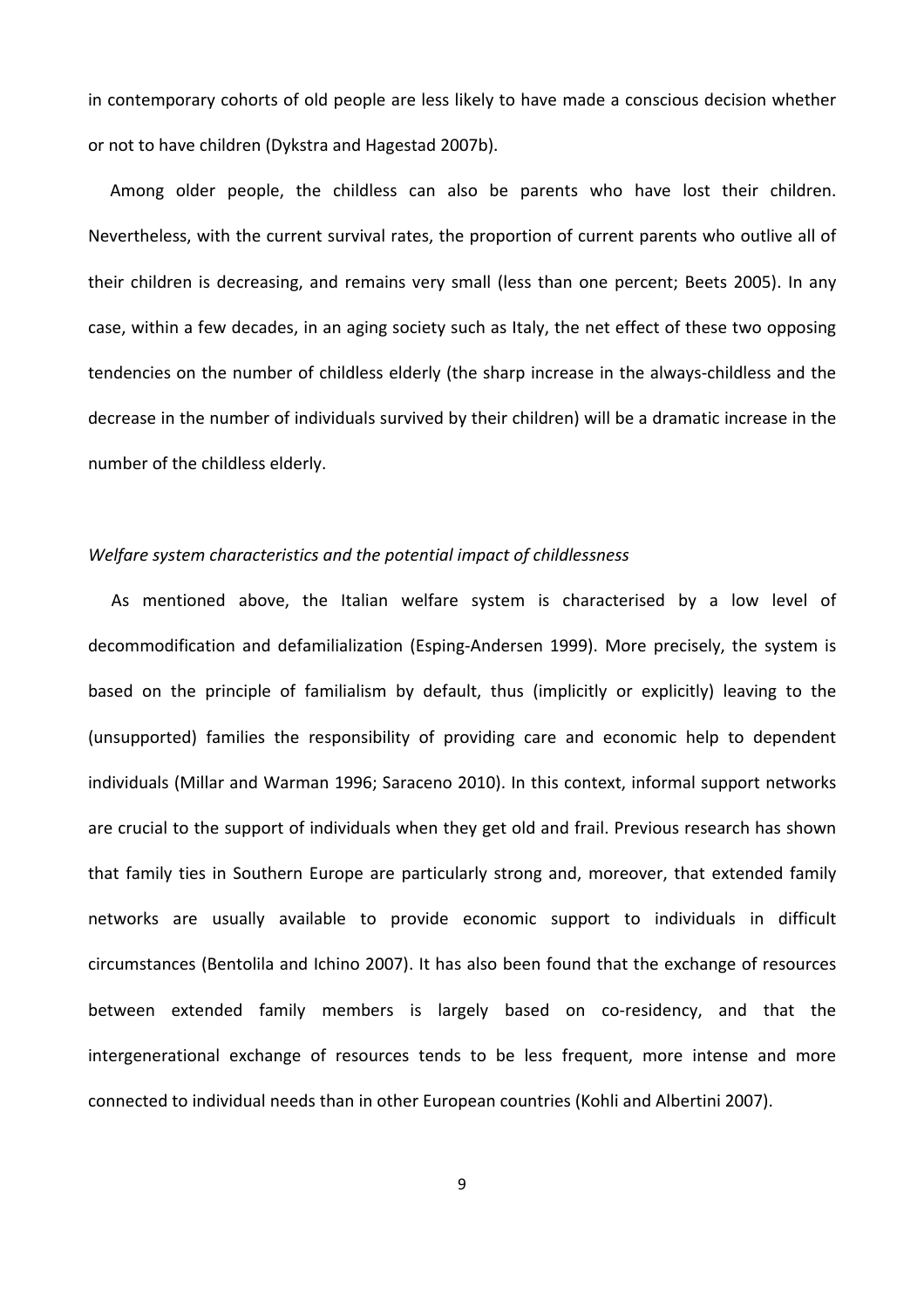We could therefore formulate different hypotheses regarding the effect of childlessness in Italy. On the one hand, we could hypothesize that, due to the high level of familialization of the Italian welfare system, the consequences of childlessness on the individual's well being are equally or more severe in Italy that in other European countries. The strongly family‐based character of the Southern European welfare system may add to the vulnerability of non‐parents, whose nuclear family is by definition smaller and non age-differentiated. On the other hand, extended family obligations (both legally and culturally determined) could potentially offset the negative consequences that childlessness has on the provision of social support. The fact that in Southern Europe reciprocal support obligations – both by law and *de facto* – are more extended than in other European countries could, to some extent, outpace the negative effect of not having children. Thus Italian familism, by extending support obligations well beyond the nuclear family – and thus allowing access to the time and financial resources of nephews, nieces, siblings, cousins and so forth – would provide the childless with a similar amount of practical and emotional support as that received by parents.

#### **Data, variables and research strategy**

The data we use in our empirical analyses are from the 2003 ISTAT survey on Family and Social Subjects (FSS), which was conducted in more than 19,000 households for a total of almost 50,000 individuals (aged from 0 to 104 years). We include in our analyses all respondents aged thirty years and older, leaving a total of 33,759 cases. Women represent about 53 percent of the selected respondents. The mean and median age of the sample is slightly below 54 years.

The FSS contains detailed information on the individual's fertility history, the number of natural, step, adopted and fostered children, and on desired fertility. The survey also contains a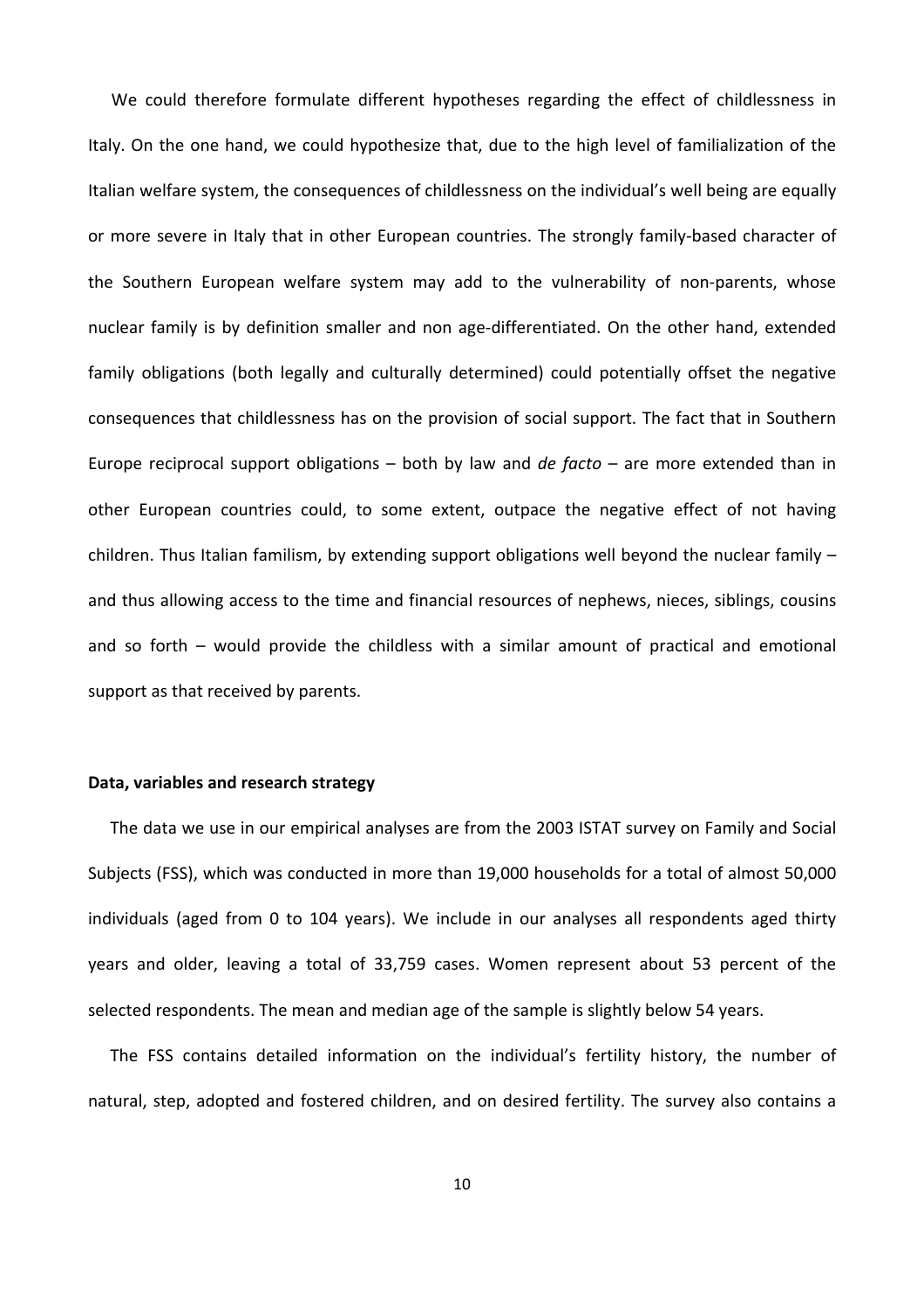section, linked to the UNECE Gender and Generation Programme<sup>1</sup>, which focuses on kinship and family (and non-family) support networks. In particular, the following information was gathered on support given and/or received<sup>2</sup>: (i) all the types of support that the respondent has received from someone living outside the household in the four weeks prior to the interview; (ii) indication of the most important type of support given among those indicated above; (iii) indication of to/from whom the respondent gave/received the most important type of support, i.e., relatives, non relatives and public sector. The only difference between the questions regarding the amount of support given and received is that among the possible beneficiaries of support given, volunteering organizations and, of course, public services are not taken into account. However, an *ad hoc* question about participation in volunteer activities is included in the questionnaire. It may also be worth noting that the FSS also collects information on whether the household employs domestic workers, babysitters or other (paid) care personnel.

We begin our analyses by providing a description of the prevalence of support received and given according to gender and parenthood status. Concerning the latter variable, it is worth noting that in all of the following analyses we make a distinction among younger and still fecund childless individuals between those who stated that they want to have children in the next future, and those who stated that they do not. We then analyse existing qualitative differences between the support networks of the two groups, i.e., we explore to what extent the type of support given/received, and the type of support providers/beneficiaries, differs between parents and the childless.

<sup>1</sup> The Generations and Gender Programme (GGP) is a system of national Generations and Gender Surveys (GGS) and contextual databases which aims at improving the knowledge base for policy-making in UNECE countries, see: http://www.unece.org/pau/ggp/Welcome.html

<sup>&</sup>lt;sup>2</sup> For a detailed description of the questionnaire see:

http://www.istat.it/strumenti/rispondenti/indagini/famiglia\_societa/famigliesoggettisociali/indagine\_2003.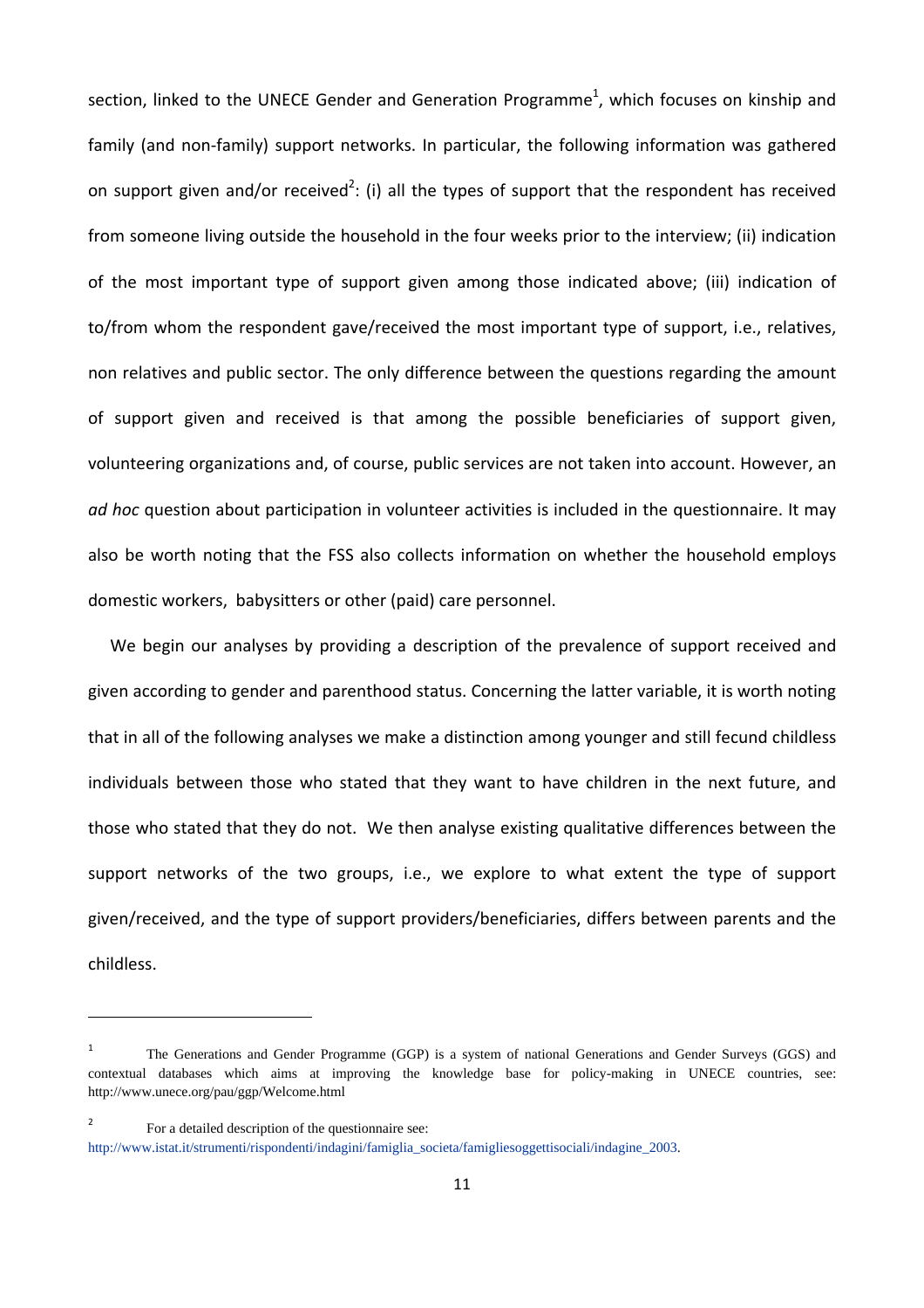In the last part of our analyses, we examine the support given together with the support received by the individual. As a matter of fact, these are just two different dimensions (or directions) of the same phenomenon, i.e., support exchange. Support exchange, indeed, is largely based on norms of solidarity and expectations of reciprocity, and the difficulty in reciprocating received support is also an important dimension of social exclusion. In other words, individuals can be considered at risk of social exclusion not only when they do not receive enough support from outside the household, but also when they cannot reciprocate the help that they have received. Thus, different combinations of giving and receiving support are a good indicator of different situations of social exclusion. In particular, following Saraceno et al. (2005: 71), we distinguish four different situations with respect to individuals' position within the exchange networks: isolation (neither giving nor receiving); dependence (receiving but not giving), self‐sufficiency (giving but not receiving); reciprocity (giving and receiving). At this point of our analysis, moreover, we perform a multivariate analysis of resource exchange by implementing multinomial logistic regression models. This allows us to examine the existing correlation between the absence of children and the risk of exclusion within the support networks, while controlling for possible compositional factors. In a further step of our analyses we consider the interaction between health conditions and parenthood status. This allows us to test the idea that the support networks of the childless are particularly weak in responding to intensive care needs, and thus tend to fade as health status deteriorates.

#### **Results**

#### The prevalence of childlessness

Overall, slightly more than 20 percent of the individuals in our sample are childless; the percentage is larger among men than women (table 1), mainly due to higher age at marriage and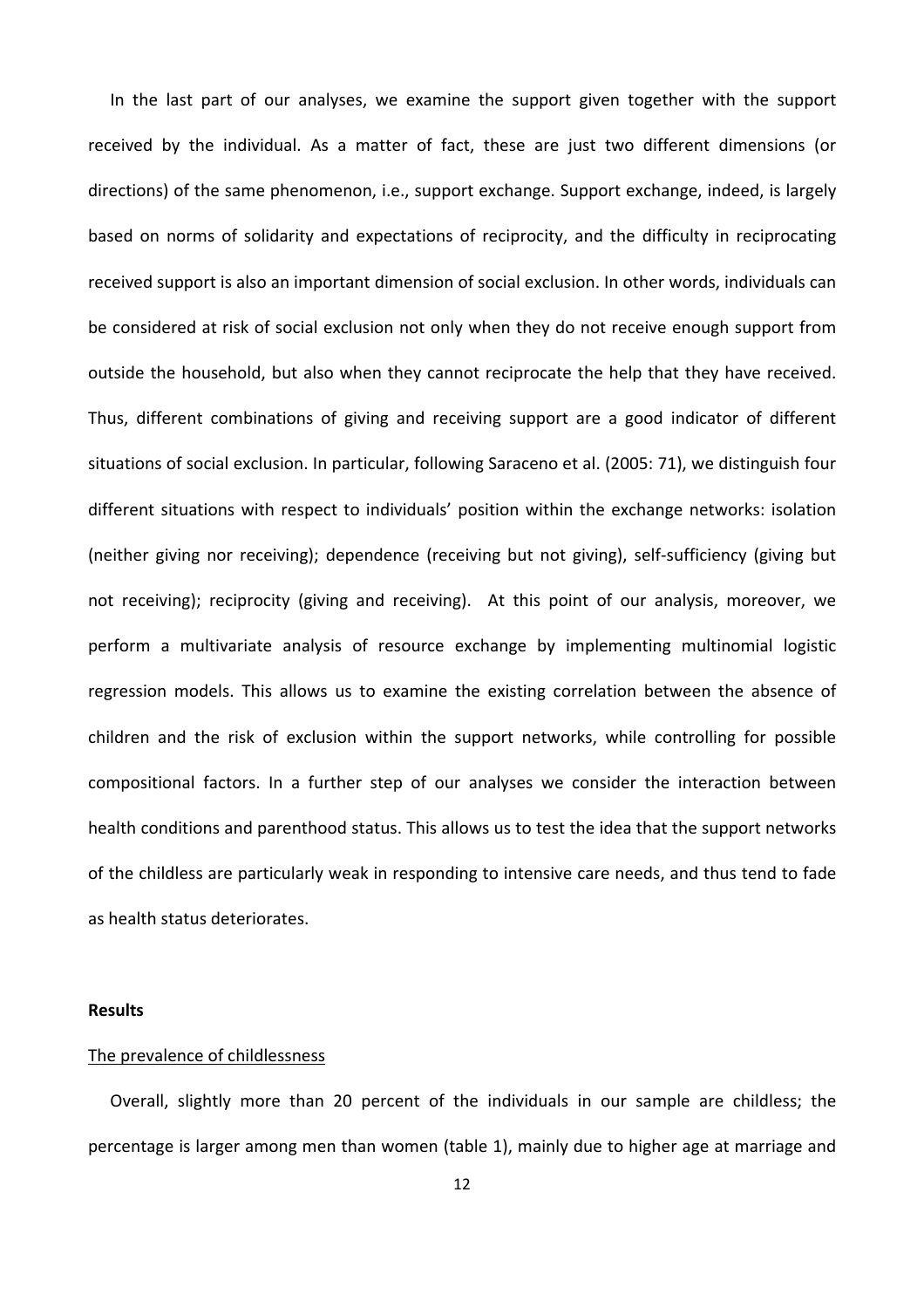at the first child's birth.<sup>3</sup> As might be expected, the proportion of non-mothers is clearly higher among those under 50 years of age, who have not completed their fertility. It is also interesting to note that in this group of the population the proportion of women who do not have children and declare that they do not want any in the future is much lower than the percentage of childless women found in the following age groups ‐ less than 5 percent *versus* more than 11 percent. There are two main explanations that might help explain this discrepancy. Firstly, there may have been a marked change in desired fertility level among the youngest generations. Secondly, a number of the young women who have not yet had a child but desire to may eventually remain involuntarily childless. Focusing on those in age groups 50 years and above, a marked difference clearly emerges in the prevalence of childlessness between those aged 50 to 70 and the oldest group, with the oldest women showing childlessness levels of about 6 percentage points higher than those recorded among the younger population. This finding is consistent with what we know about trends in the childlessness rate in Italy.

[TABLE 1 ABOUT HERE]

#### Giving and receiving support

Table 2 reports the percentage of individuals – by gender, age and parenthood status – who have received/given any type of support in the four weeks prior to the interview. It clearly emerges from these data that the likelihood of receiving support is much more related to age (and the life course) for parents than for childless people. Parents are more likely to receive support from outside the household at ages that are typically associated with the childrearing years (from the ages of 30 to 49) or with deteriorating health status (older than 70), than when they are from 50

The rate of childlessness we found in the FSS is consistent with the data reported by Rowland (2007).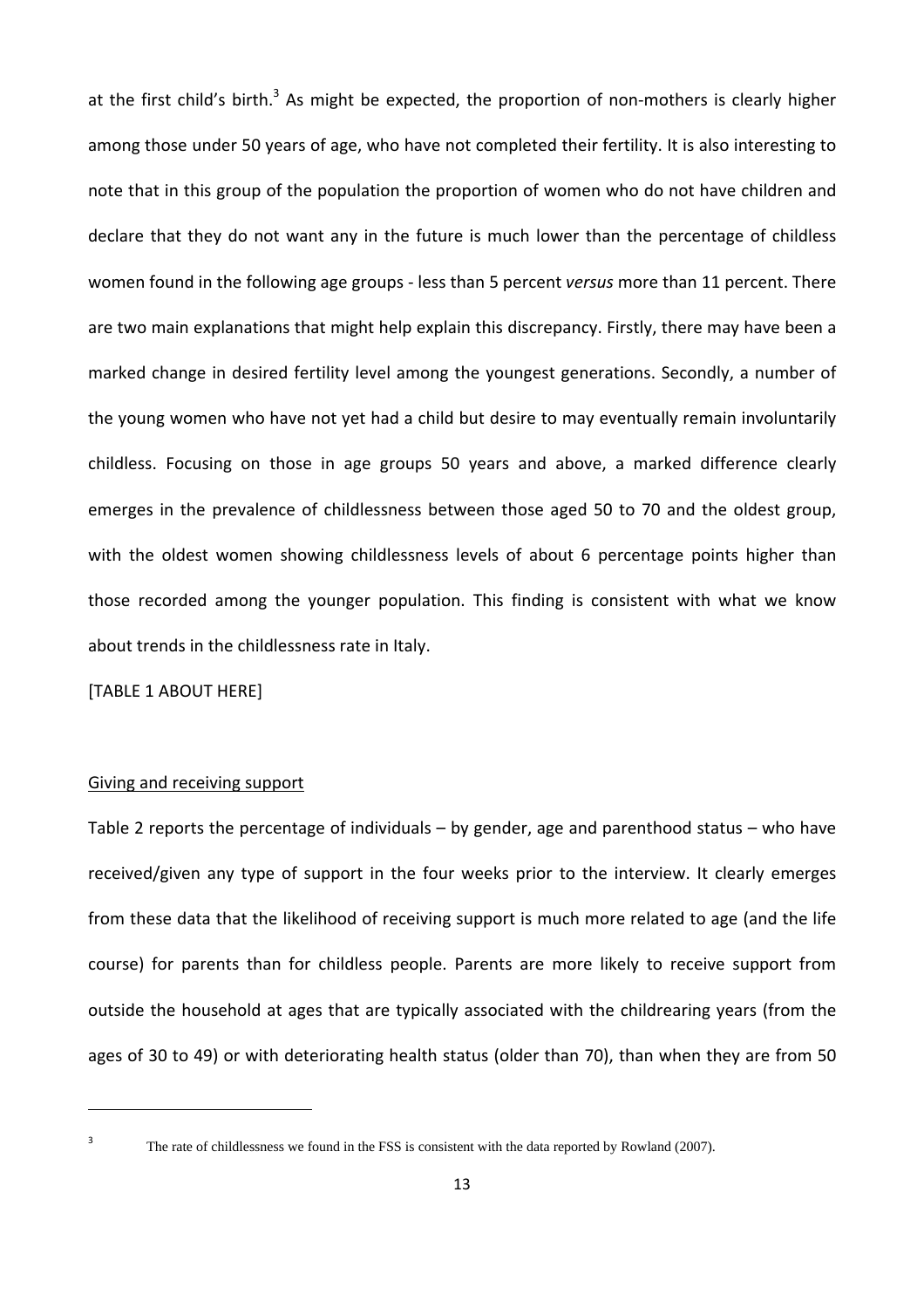to 70 years old. In contrast, the likelihood of receiving help for non-parents is quite stable throughout the entire life course. The only notable exception to this pattern is represented by the oldest childless women, whose chances of receiving support are almost twice that of other age groups. This is likely due to the fact that a large share of these women, being widows, cannot rely on the support of a spouse. More in general, when comparing parents and non‐parents, these results show that the latter are more likely to receive support from outside the household when they are in the age range of 50 to 70 years of age, whereas they tend to receive less support than parents when they are younger, and as much as support as parents when they are older.

As for giving support to others, it is interesting to note that, while the probability of giving help decreases monotonically at increasing ages for the childless, parents aged 50 to 69 years are more likely to provide support to others than either younger or older parents. Indeed, these are clearly parents of the so-called "pivot generation", i.e., they are involved in simultaneously supporting both their young adult children and elderly parents. Next, when comparing non‐parents to parents we find that, at any age, the childless are less likely to give support than parents. Moreover, this is true independently of the willingness of respondents to have children in the near future. This latter result seems to contradict previous research findings indicating that the childless develop strategies early in their lives that reinforce their structurally weaker social networks. However, it is worth noting that here we are only considering exchange of support rather than general social contacts, which has been the focus of many previous studies.

[TABLE 2 ABOUT HERE]

#### The qualitative differences: from/to whom and which type of support?

The above reported statistics indicate that there are substantial quantitative differences in the support exchange networks of parents and non‐parents. Generally speaking, they seem to point to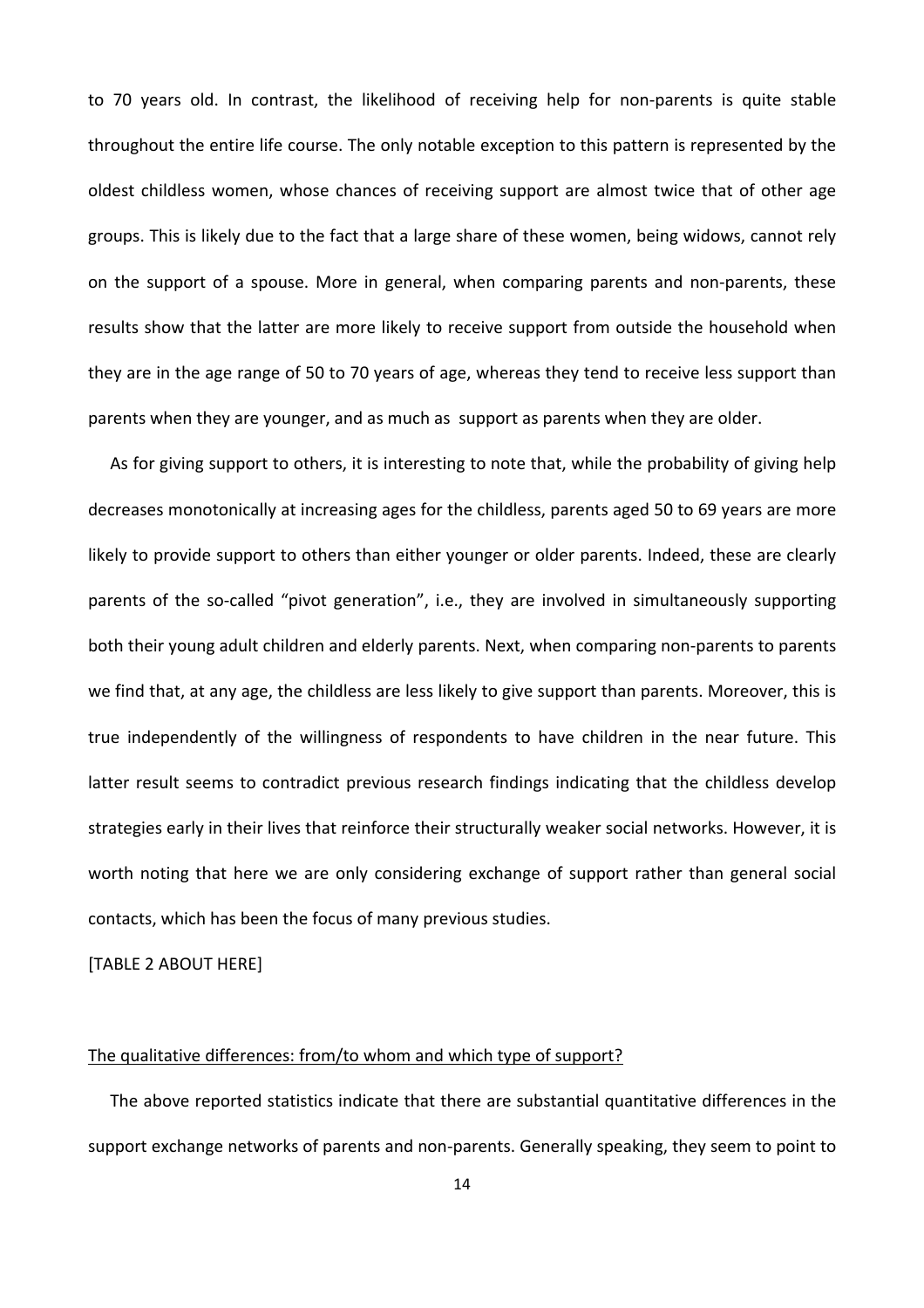the fact that the latter are less likely to exchange support with non co-resident individuals. Quite interestingly, FSS data show that considerable differences are also to be found in the qualitative characteristics of support networks. In fact, the analyses of both the type of support exchanged and the relation to the donors/receivers of the support reveal marked differences between the networks of parents and the childless.

## *Support received*

At young ages, as might be expected, the most substantial support received by parents is in the form of help in looking after their children.<sup>4</sup> Non-parents, instead, are more likely to report financial transfers or help with domestic work as the most substantial form of support they have received. Marked differences also emerge among the young childless. In particular, those who declared not to want children report much more frequently that they have received support related to health care or personal care for adult family members. Speculating on this result, one might argue that a substantial portion of this group reports not wanting a child because they are already overloaded with problems related to their own, or other co-residing family members', bad health status. From the perspective of our research, however, the most striking differences are those concerning older age groups and regarding intensive forms of personal care, such as health care support and personal care of adult family members.<sup>5</sup> Among the middle-aged and elderly individuals these types of support are reported more frequently by the childless than by parents. However, among the extremely elderly (i.e., 70 or more years old), when dependency increases and need intensifies, differences go in the opposite direction. In particular, 38.7 percent of fathers

<sup>4</sup> Here and in the following section the results of the analyses of the most frequent types of support exchanged are not reported due to lack of space. These data can be obtained from the corresponding author.

<sup>5</sup> On the relevance of this type of support versus help with domestic work or with paperwork, and on the relation between public and private provision of personal care see Brandt et al. (2009).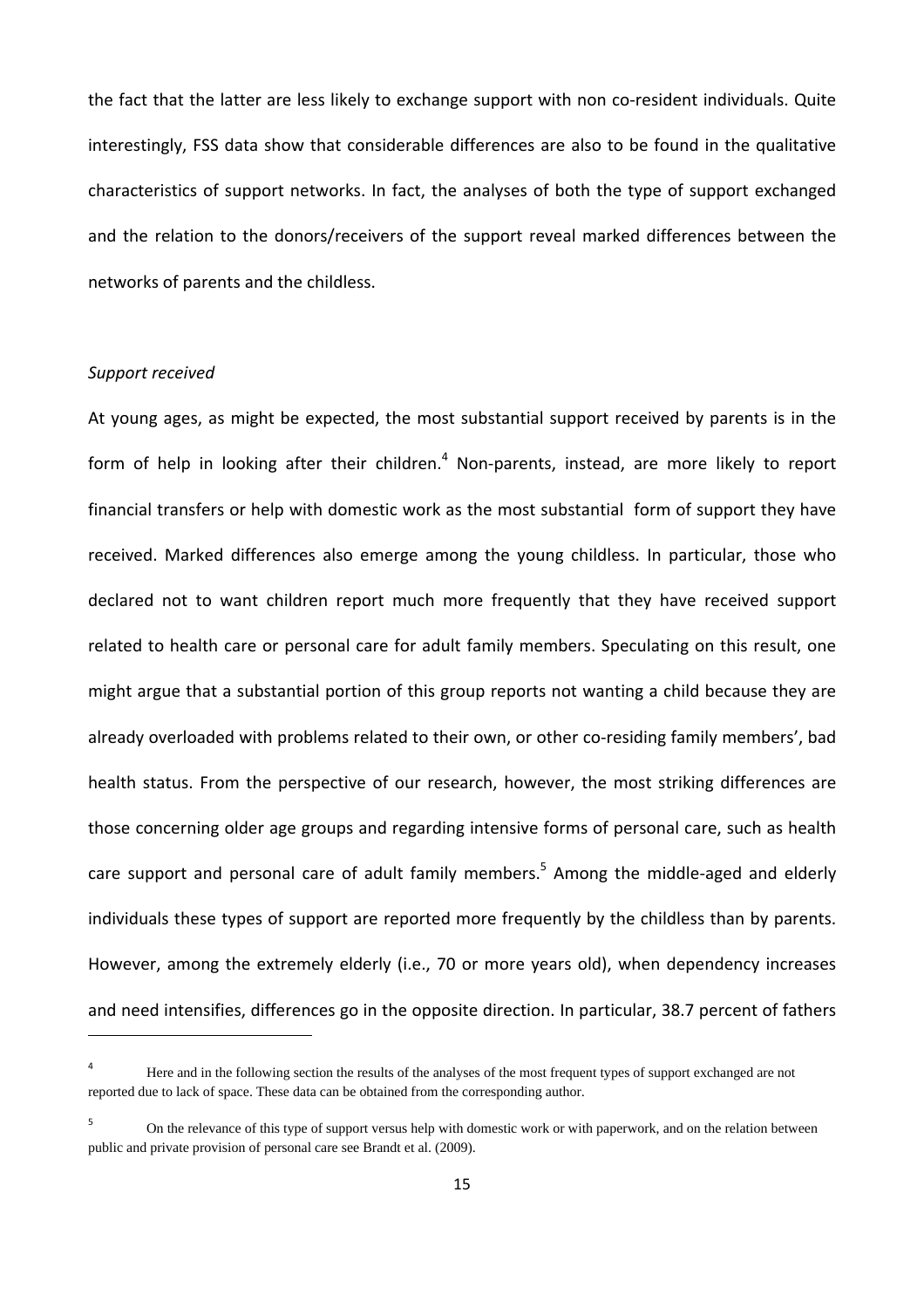and 48.1 percent of mothers report having received "health care" or "personal care for adult member" during the last month, whereas percentages for these types of support are just 16 and 18 percent among childless men and women. It is therefore clear that the type of support that very elderly childless people receive tends to be non‐personal and less intensive. Thus, for example, they are much more likely than parents to receive support in the form of "keeping company". To the extent that these differences are not due to substantially different health conditions between parents and the elderly, this is a clear indication that a deficit of instrumental support among the elderly non-parents exists.

Adding to this picture, we also observe marked differences between parents and non-parents' networks in terms of the identity of support providers (table 3). The amount of support coming from non-relatives and from volunteer associations and public services is much greater in the networks of the childless than in those of parents. Furthermore, differences are greatest in the oldest group: more than 70 percent of the support received by elderly fathers and mothers comes from relatives, *versus* just 40 percent for non‐parents. That is to say that the largest portion of the help received by non-parents over 70 is provided by non-relatives, volunteer associations and the public sector. In particular, considering public provision of support, it is worth noting that more than 20 percent of elderly childless men reported the public sector as the provider of the most important support they have received, whereas among fathers this value is just 11 percent. Particularly striking is that, again, among the childless over 70, women are more likely to receive support from non-relatives (44 percent) than from relatives (41 percent). In addition, both for elderly men and women, the absence of children is clearly correlated with a higher prevalence of help received from volunteer organizations. If one thinks of the type of intensive support that the extremely elderly are likely to need, it is clear that the contribution made by non-relatives, nonfor-profit organizations and public services in supporting the welfare of the childless is not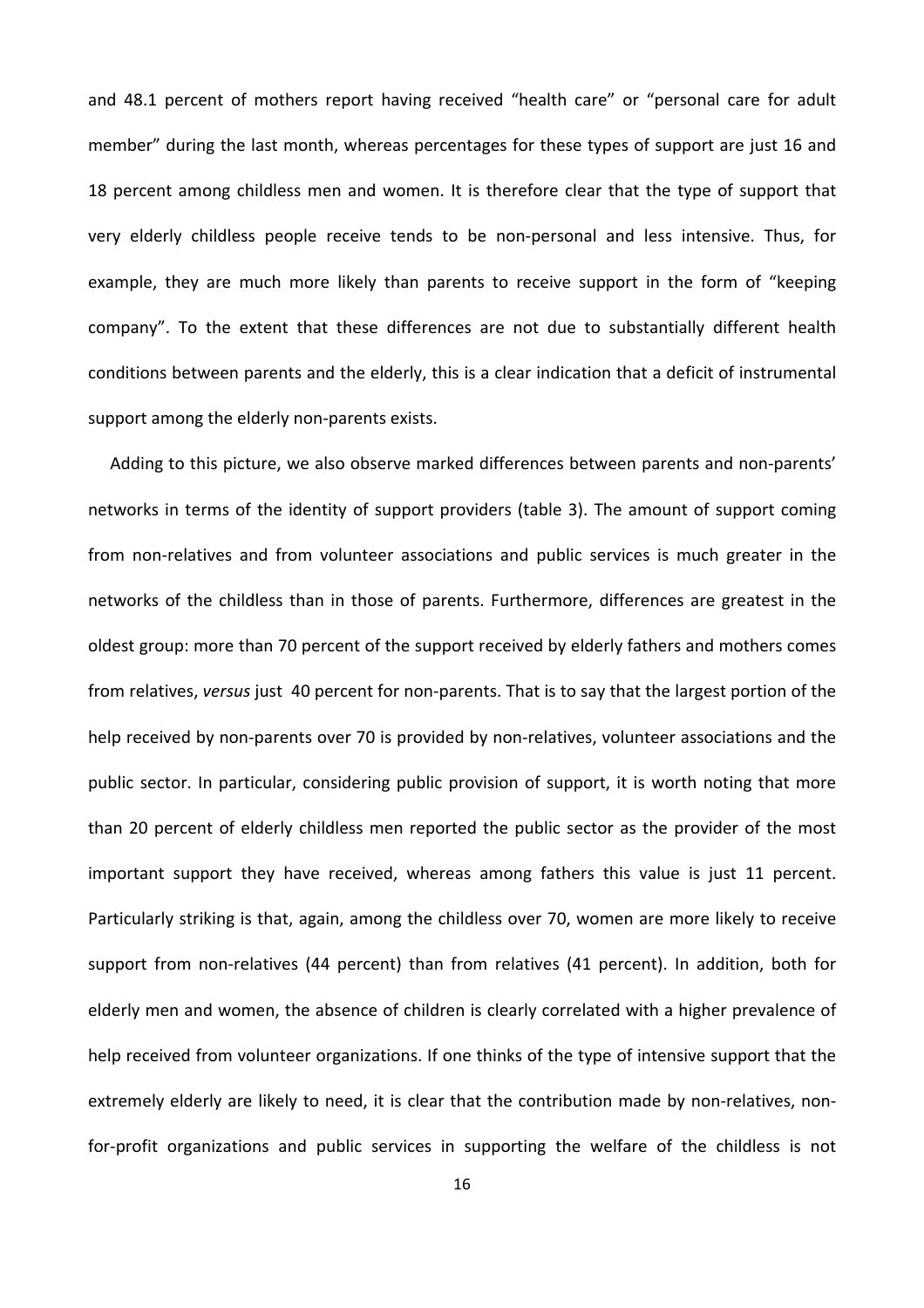marginal. Actually, as the shown by the data reported above, the intervention of these providers in favour of the elderly non-parents is able to offset the lack of social support from relatives, in quantitative terms at least, if not in qualitative ones.

[TABLE 3 ABOUT HERE]

#### *Support given*

Differences between the networks of parents and the childless are less striking when we consider the type of support they give to others. Among those older than 50 years, and particularly among women, parents are much more involved in looking after (grand)children, whereas, childless people are more likely to support other people by keeping company or transferring economic resources. In contrast, analysis of the identity of those who receive the respondents' support reveals interesting differences between parents and the childless (table 4).

Below the age of 60, both groups of the population are much more likely to transfer resources to their relatives than to other people. In fact, although parents are more likely than the childless to support their relatives, more than 50 percent of the childless report relatives as the recipients of the most important support they gave in the last four weeks. Further analysis reveals that non‐ parents compensate for their lack of children by transferring more to relatives from the previous generations (parents and grandparents) and also to their siblings. In addition, it should be noted that they are also more likely to participate in volunteer organizations. This picture changes dramatically when considering individuals older than 60 years. As a matter of fact, while transfers to relatives increase among the parents, the opposite is found among the childless. Thus, for example, among respondents aged 60 to 69, 73 percent of mothers had given some form of support to their relatives during the month prior to the interview, whereas less than 40 percent of the childless women supported family members. On the other hand, more than 40 percent of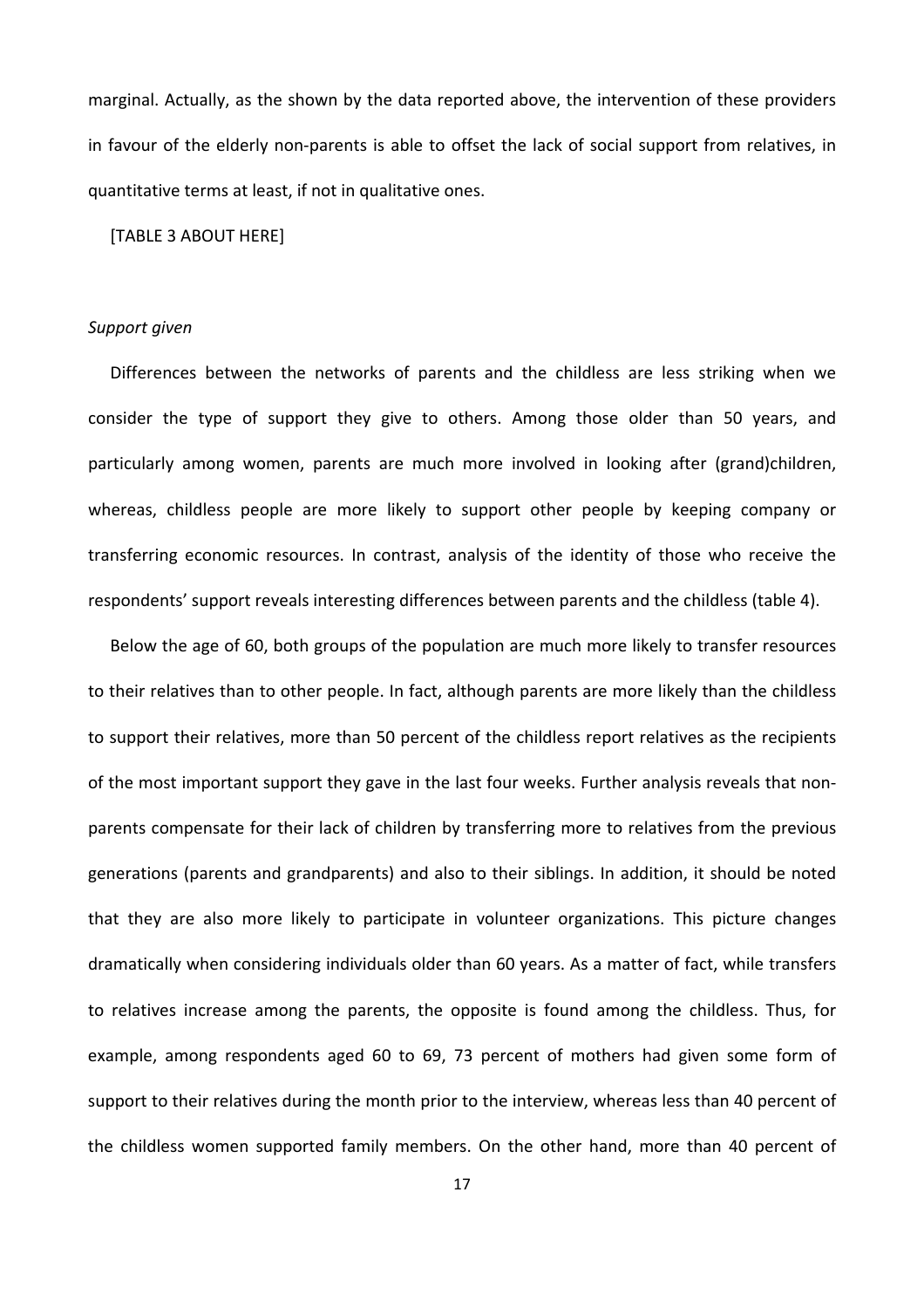transfers made by non‐mothers had gone to non‐relatives. Furthermore, while more than 31 percent of childless women had been involved in volunteer organizations, just 16 percent of mothers were involved in this form of support of other people. In sum, the support networks of older parents and childless individuals are markedly different in terms of who receives their help: for the former group, the recipients are more likely to be members of the family group, whereas for the latter, they are more likely to involve friends, neighbours and general civic engagement.

[TABLE 4 ABOUT HERE]

#### The childless within the support exchange network

From the descriptive analyses reported above it has emerged that childless people are less likely than parents to receive support at early stages of their life, and just as likely as parents to receive support when they are very old and frail. This seems to contradict previous research findings, thus suggesting that the peculiarities of the Italian family and welfare systems help to prevent social isolation and lack of support among the oldest group of non-parents. However, as has been argued above, when evaluating individual risks of social exclusion it is important to consider not only how likely they are to receive support, but also to what extent they are able to reciprocate this help. Moreover, some of the previous results could potentially be due to mere compositional effects, such as, for example, between group differences in utilization of professional private care services, economic well-being, and so forth. For this reason, in the next part of the study we adopt multinomial logistic regression models in order to better assess the impact of childlessness on an individual's position within support exchange networks. We will also test the notion that it is particularly when health deteriorates and the need for intense care arises that the childless lack social support from outside the household. The results of these analyses are reported in table 5.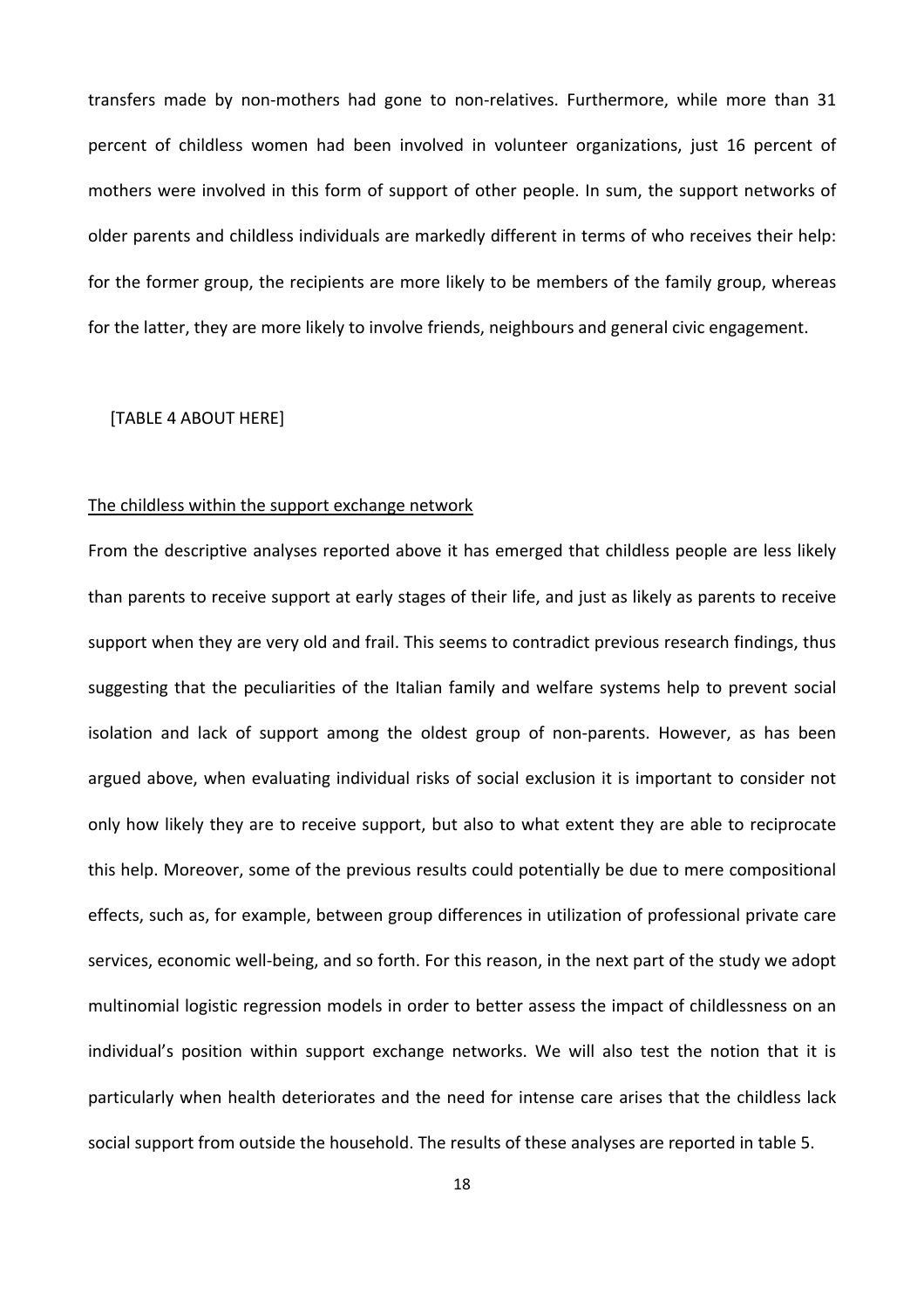From the results of the first model, we can affirm that respondents in the youngest and oldest group are those who are more likely to find themselves in situations in which they only receive help, although the former group is also the one with the higher likelihood of reciprocating the support received. Women are more likely than men to be in a situation of self-sufficiency or reciprocity. In addition, confirming previous findings in the literature, bad health is shown to have a marked positive effect on the probability of being dependent, but also, quite surprisingly, of reciprocating received support. It is also shown that having a partner and/or co-residing with another adult has a negative effect on receiving help from outside the household; when respondents received paid care they are also more likely to get and/or give support from/to unpaid non co-residing persons. However, from the perspective of the present study, the most interesting result is that being childless significantly increases the individuals' chances of being isolated. In addition, the strongest negative effect we found is on the likelihood for the childless to be in situations of reciprocity.

In the second regression model, we introduce an interaction term between health conditions and parenthood status. Indeed, we are here testing the idea that higher social isolation among the childlessness is, at least partially, due to the fact that their support networks tend to fade away when needs for intensive personal and health-related care arise. The results of our analysis contradict this interpretation. In fact, when dependency in daily living activities emerges, the probability of receiving support increases much more for non-parents than for parents. Nonetheless, childless individuals in bad health are still more likely to be socially isolated than parents.

[TABLE 6 ABOUT HERE]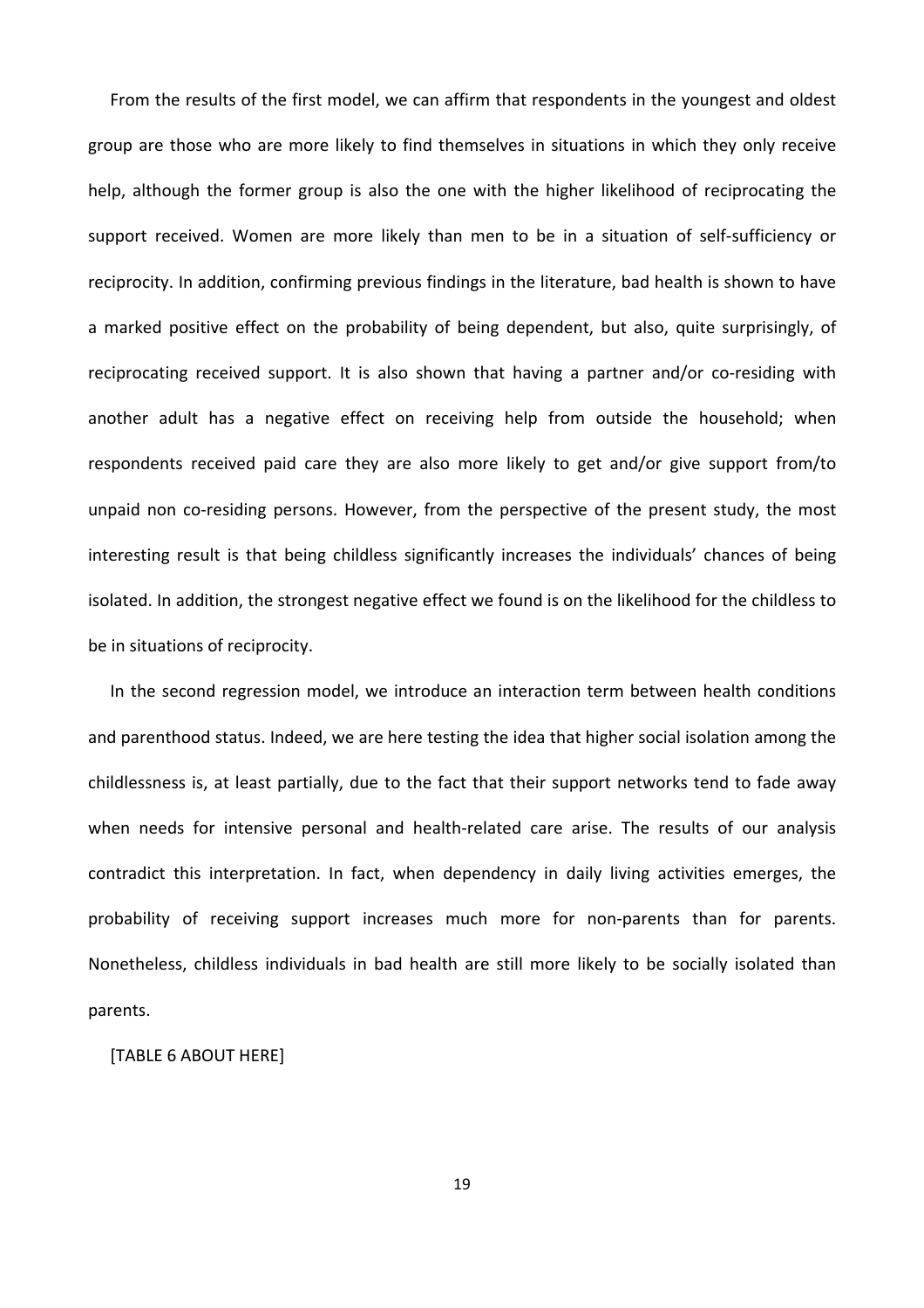#### **Conclusions**

In the present paper we have explored the existing relation between parenthood status and the lack of instrumental and emotional support in Italy. Previous research on Nordic and Continental European societies has shown that non‐parents are at no greater risk for social isolation than are parents. However, it has also been found that when health deteriorates and as people age, childless individuals tend to face sizeable informal support deficits, which appear not to be fully compensated for by more frequent access to formal public care provision. From the perspective of long term care policies this finding, together with the simultaneous phenomena of population ageing and increasing childlessness rates, points to the need for further reinforcing the provision of non‐family based public care services. There are several reasons, however, for which one could hypothesize that the effect of childlessness on support networks might be different in Southern European countries. The specific characteristics of the Mediterranean welfare and family systems and the specific pattern of intergenerational relations found in Spain, Italy and Greece, are likely to have a considerable impact on the relation between the absence of children and the availability of social support.

Our analyses show that childless people in Italy tend to receive less support at early stages of their life and as much support as parents when they grow very old and frail. From the perspective of social policy, this latter finding looks quite reassuring. It is worth noting, however, that when we turn to analysing the qualitative aspects of non‐parents' support networks, we immediately realize that these are structurally weaker networks, being strongly based on non‐relatives' support and help provided by the public services and volunteer organizations. Most importantly, the social networks of the childless seem to provide less intense and less personal social support than those typically needed by the extremely elderly, and mainly focus on keeping company and helping with domestic tasks. This weakness is further confirmed by the results of our multivariate analyses: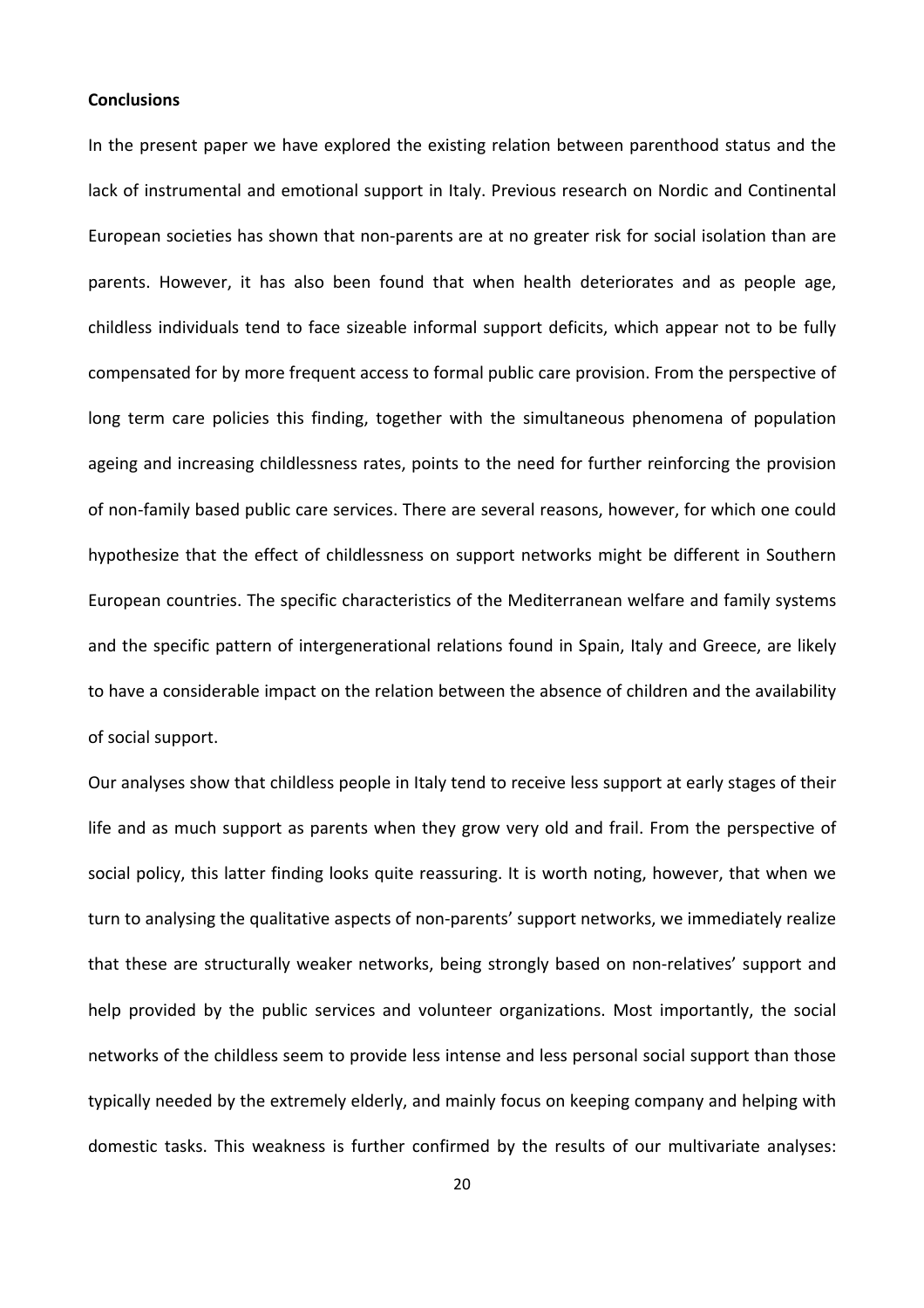*ceteris paribus*, non‐parents are more likely to be in situations in which they neither give nor receive support to/from outside the household. It would be mistaken, however, not to underline that our results show that the contribution of non‐parents to other's people's well‐being is still significant. Most importantly, the childless are much more likely than parents to participate in volunteer and charitable organizations. In this respect, they might also be seen as the pioneers of a post‐familial civic engagement.

The policy implications of these results are widespread. Firstly, since support from public services and volunteer organizations proves to be one of the main alternatives to support provided by children, it is clear that the strongly family‐based welfare systems in Southern Europe are more vulnerable to increasing demand for social support by non-parents. Next, the role of volunteer organizations, both in meeting additional welfare demand from elderly non‐parents and in channelling the offer of their support to other people, clearly points to the need for reinforcing such organizations. Thirdly, reinforcing the role of the non-for-profit sector, however, cannot be conceived as an alternative to an increase in public long-term care services. In fact, our analyses show that what non‐parents lack the most is precisely the type of intensive health and social care support that only professional carers can provide.

#### **References**

Albertini, M. and Kohli, M. (2009) 'What childless older people give: is the generational link broken?', *Ageing & Society* 29 (8): 1261‐1274.

Albertini, M., Kohli M. and Vogel, C. (2007) 'Intergenerational transfers of time and money in European families. Common patterns ‐ different regimes?', *Journal of European Social Policy* 17 (4): 319‐334.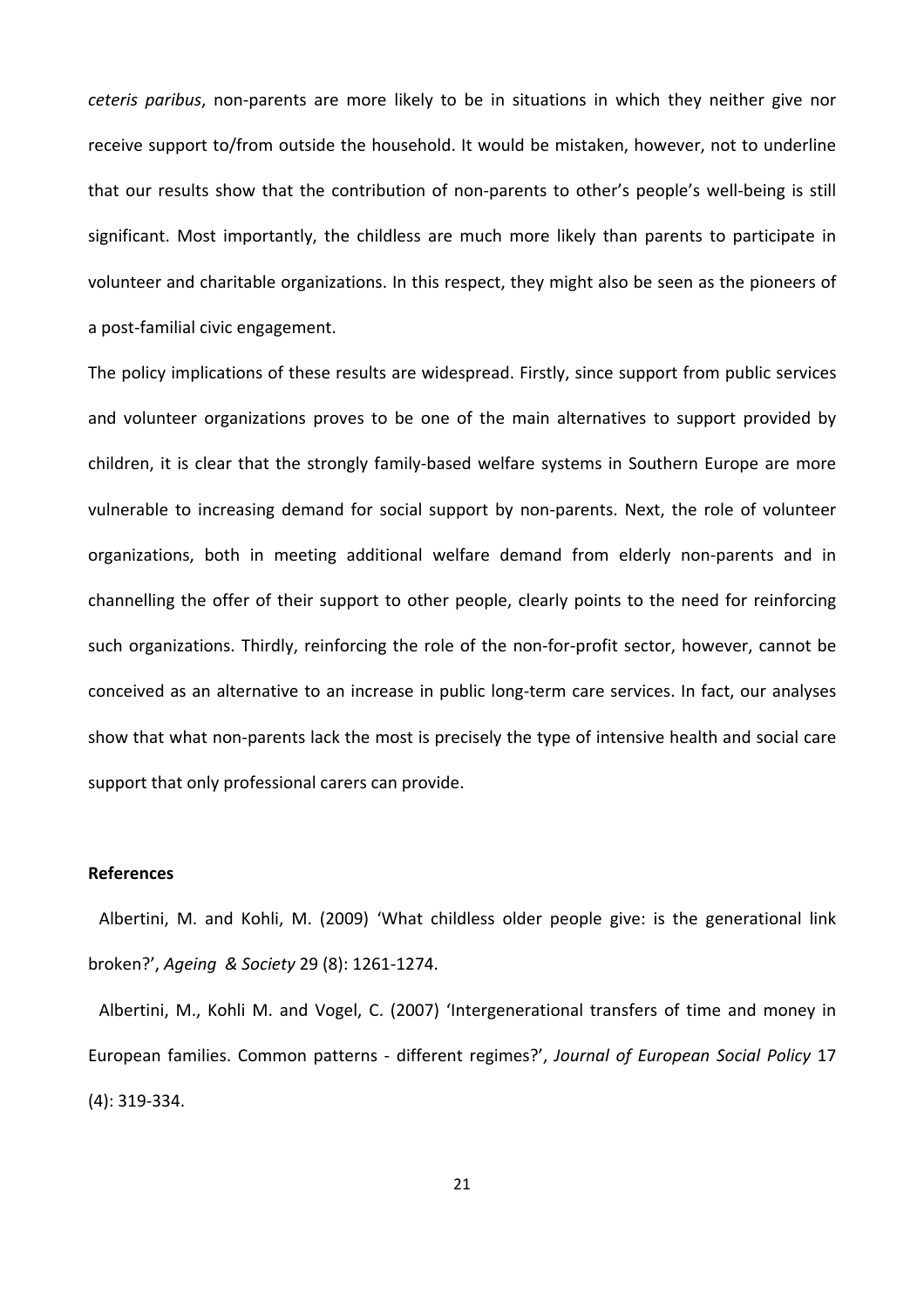Beets, G. (2005) 'Weinig ouderen overleven hun kinderen' [Few older adults outlive their children], *Demos* 21 (1): 69–72.

Bentolila, S. and Ichino, A. (2007) 'Unemployment and consumption near and far away from the Mediterranean', *Journal of Population Economics* 21 (2): 255‐280.

Brandt, M., Haberkern K. and Szydlik, M. (2009) 'Intergenerational help and care in Europe', *European Sociological Review* 25 (5): 585‐601.

Chappel, N. L. and Badger, M. (1989) 'Social isolation and well‐being', *Journal of Gerontology: Social Sciences* 44: S169‐S176.

Choi, N. G. (1994). 'Patterns and determinants of service utilization: Comparisons of the childless elderly and elderly parents living with or apart from their children', *The Gerontologist* 34 (3): 353‐ 362.

Connidis, I. A. (2002) 'The impact of demographic and social trends on informal support for older persons', in D. Cheal (ed) *Aging and demographic change in Canadian context*. Toronto: University of Toronto Press.

De Rose A., Racioppi F. and Zanatta, A. L. (2008) 'Italy: Delayed adaptation of social institutions to changes in family behavior', *Demographic Research*, Special Collection 7: Childbearing Trends and Policies in Europe, 19 (19): 665‐704

Dykstra, P. A. and Hagestad, G. O. (2007a) 'Childlessness and parenthood in two centuries: different roads different maps?', *Journal of Family Issues* 28 (11): 1518‐1532.

Dykstra, P. A. and Hagestad, G. O. (2007b) 'Roads less taken. Developing a nuanced view of older adults without children', *Journal of Family Issues* 28 (10): 1275‐1310

Eriksen, S. and Gerstel, N. (2002) 'A labor of love or labor itself: care work among adult brothers and sisters', *Journal of Family Issues* 23 (7): 836‐856.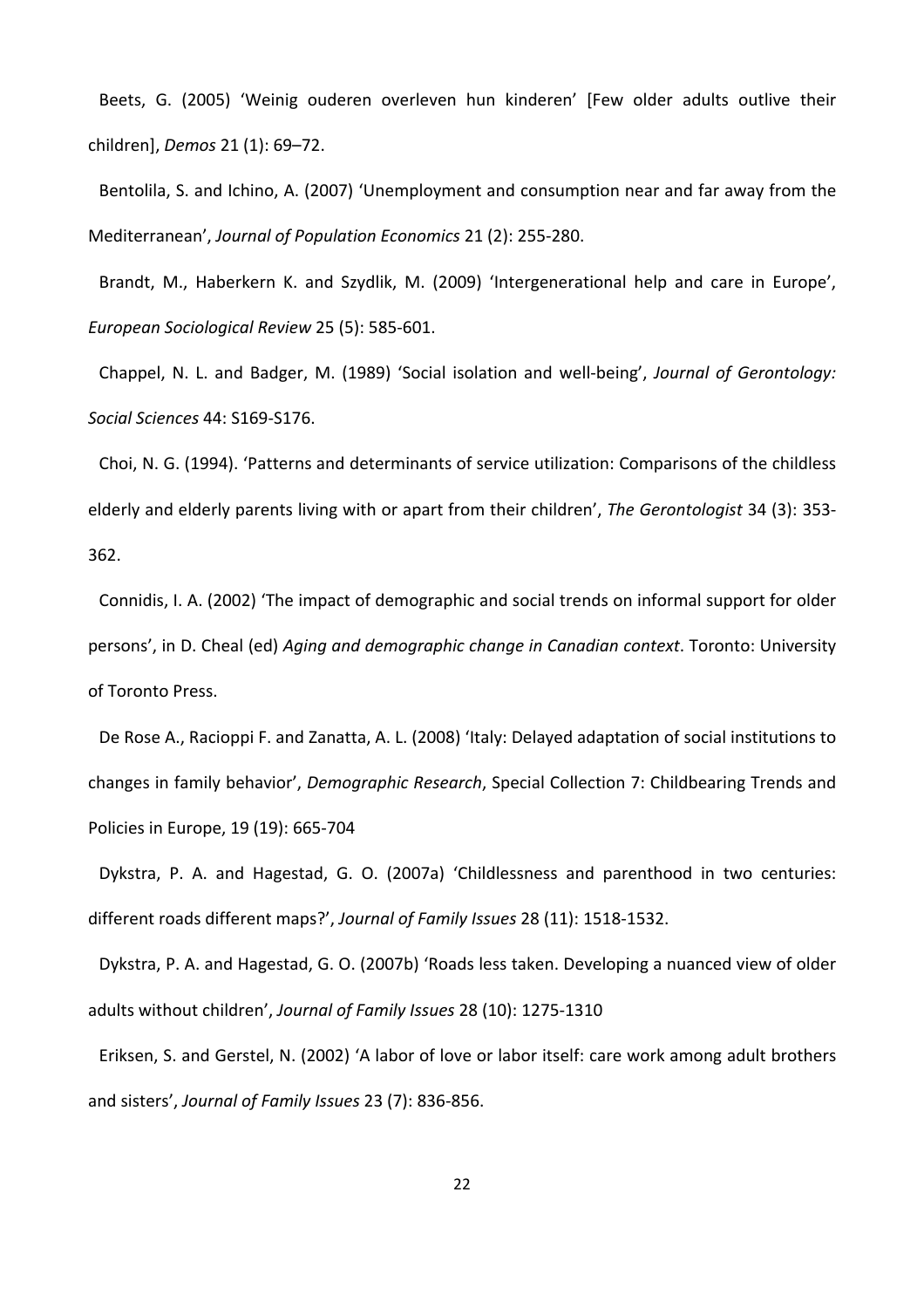Esping‐Andersen, G. (1999) *Social Foundations of Postindustrial Economies*. New York: Oxford University Press.

Ferrera M. (1996) 'Il Modello Sud‐Europeo di Welfare State', *Rivista Italiana di Scienza Politica* 1: 67‐101.

Frejka, T. and Sardon, J.‐P. (2003) *Childbearing prospects in low‐fertility countries: A cohort analysis*. Dordrecht: Kluwer Academic Publisher.

Frejka T., Sobotka T. (2008) 'Fertility in Europe: Diverse, delayed and below replacement', *Demographic Research*, Special Collection 7: Childbearing Trends and Policies in Europe, 19 (3): 15‐ 46.

Gonzaléz, M. J. and Jurado, T. (2006) 'Remaining childless in affluent economies: a comparison of

France, West Germany, Italy, and Spain, 1994‐2001', *European Journal of Population* 22: 317‐352.

Hagestad, G. O. and Call, V. R. A. (2007) 'Pathways to childlessness: A life course perspective', *Journal of Family Issues* 28 (10): 1338‐1361.

Hoem, J. M., Neyer, G. and Andersson, G. (2006) 'Education and childlessness. The relationship between educational field, educational level, and childlessness among Swedish women born in 1955‐59.', *Demographic Research* 14 (16): 331‐380.

Ishii-Kuntz, M. and Seccombe, K. (1989) 'The impact of children upon social support networks throughout the life course', *Journal of Marriage and the Family* 51(3): 777‐790.

Jeffries, S. and Konnert, C. (2002) 'Regret and psychological well‐being among voluntarily and involuntarily childless women and mothers', *International Journal of Ageing and Human Development* 54 (2): 89‐106.

Jerrome, D. and Wenger, G. C. (1999) 'Stability and change in late‐life friendships', *Ageing & Society* 19: 661‐676.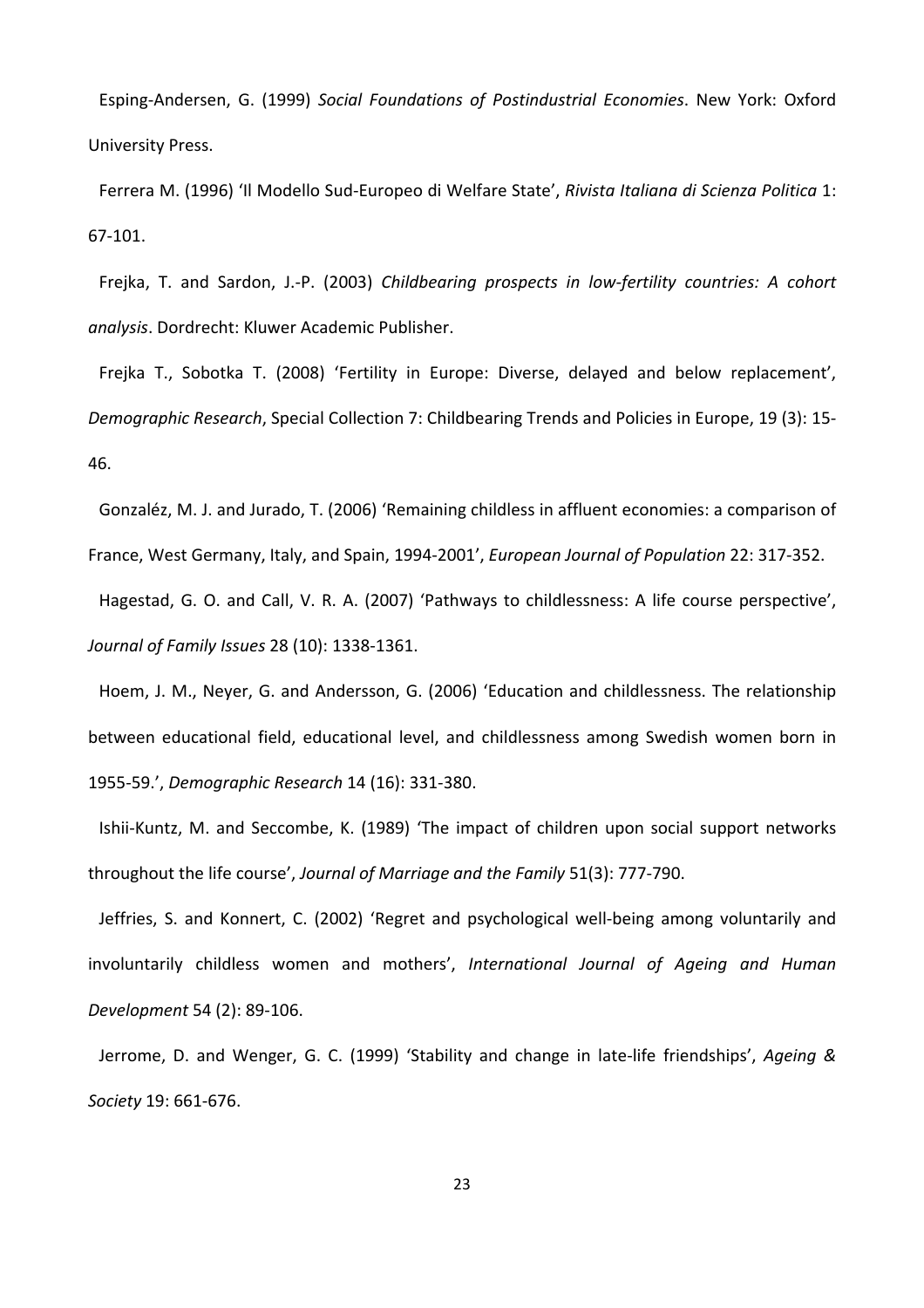Johnson, C. L. and Catalano, D. J. (1981) 'Childless elderly and their family supports', *The Gerontologist* 21: 610‐617.

Keizer, R., Dykstra, P. A. and Poortman, A.‐R. (2010) 'Life outcomes of childless men and fathers' *European Sociological Review* 26 (1): 1‐15.

Kohli, M. and Albertini, M. (2007). 'The generational contract in the family. Explaining regime difference in financial transfers from parents to children in Europe', *DemoSoc Working Paper* 2007/24.

Kohli, M. and Albertini, M. (2009) 'Childlessness and intergenerational transfers: what is at stake?', *Ageing & Society* 29 (8): 1171‐1183.

Larsson, K. and Silverstein, M. (2004) 'The effect of marital and parental status on informal support and service utilization: A study of older Swedes living alone', *Journal of Aging Studies* 18: 231‐244.

Lisle, L. (1996) *Without child: Challenging the stigma of childlessness*. New York: Ballantine Books.

Millar, J. and A. Warman (1996) *Family obligations in Europe*. London: Family Policy Studies Centre

Mencarini, L. and Tanturri, M. L. (2006) 'High fertility or childlessness: Micro‐level determinants of reproductive behaviour in Italy', *Population* 61(4): 389‐416.

Naldini, M. (2003) *The family in the Mediterranean welfare states*. London, Frank Cass.

Nomaguchi, K. M. and Milkie, M. A. (2003) 'Costs and rewards of children: the effects of becoming parent on adults' lives', *Journal of Marriage and the Family* 65 (2): 356‐374.

O'Briant, S. L. (1985) 'Neighbors' support of older widows who live alone in their homes', *The Gerontologist* 25: 305‐310.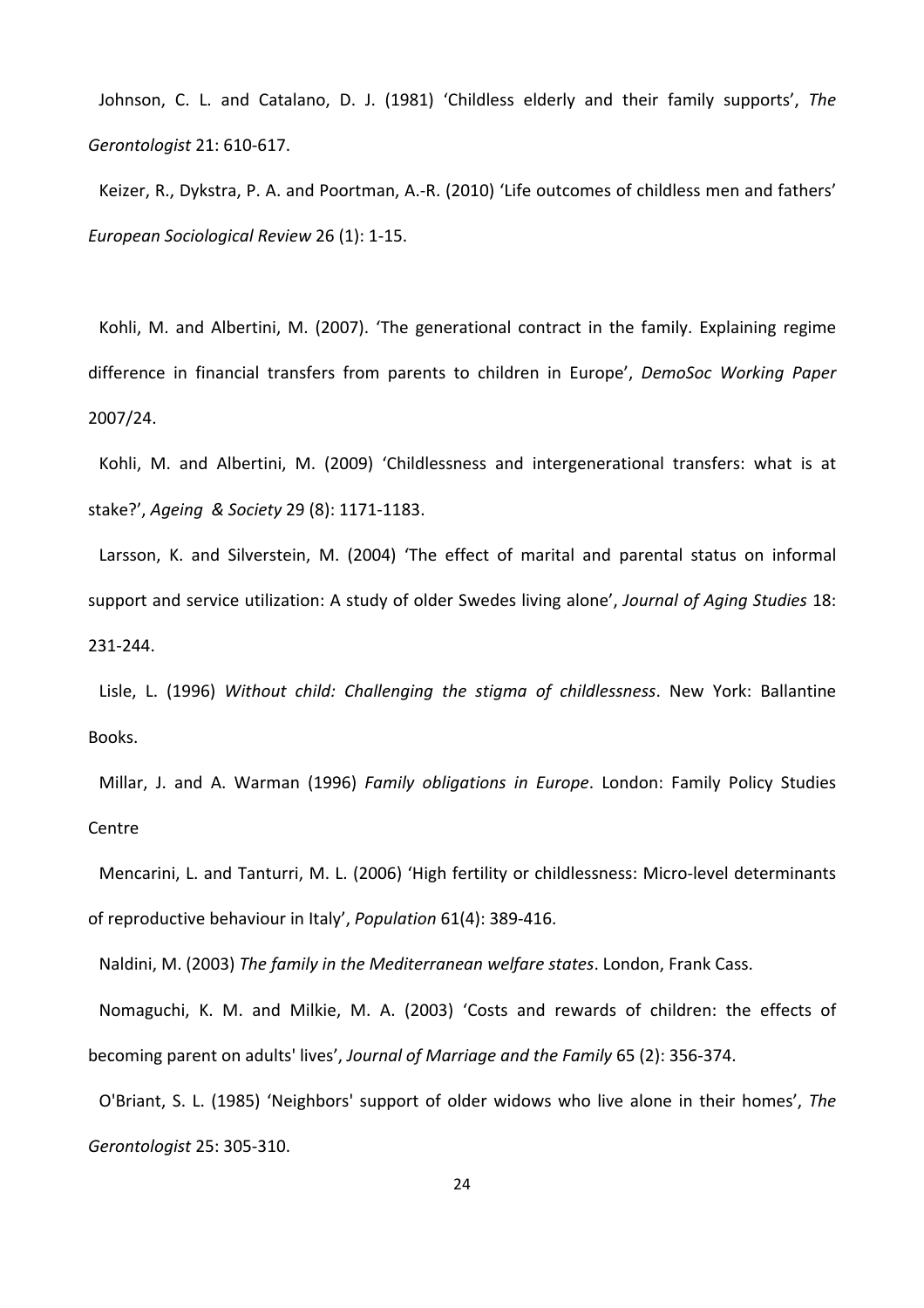Pinquart, M. (2003) 'Loneliness in married, widowed, divorced and never-married older adults', *Journal of Social and Personal Relationships* 20 (1): 31‐53.

Reher, D. S. (1998) 'Family ties in Western Europe: Persistent contrasts', *Population and Development Review* 24 (2): 203‐234.

Rowland, D. T. (2007) 'Historical Trends in childlessness', *Journal of Family Issues* 28 (10): 1311‐ 1337.

Rubinstein, R. L., Alexander, B. L., Goodman, M. and Luborsky, M. (1991) 'Key relationships of never‐married, childless older women: A cultural analysis', *Journal of Gerontology: Social Sciences* 46: s270‐277.

Saraceno, C. (2010) 'Social inequalities in facing old-age dependency: a bi-generational perspective', *Journal of European Social Policy* 20 (1): 32‐44.

Schröder‐Butterfill, E. and Marianti, R. (2006) 'A framework for understanding old‐age vulnerabilities', *Ageing & Society* 26 (1): 9‐35.

Sobotka, T. (2004) 'Is lowest-low fertility in europe explained by the postponement of childbearing?', *Population and Development Review* 30 (2): 195‐220.

Tanturri, M. L. and Mencarini, L. (2008) 'Childless or childfree? An insight into voluntary childlessness in Italy', *Population Development Review* 34 (1): 51‐77.

UN (2003) 'Partnership and reproductive behaviour in low‐fertility countries' *Population Division. Department of Economic and Social Affairs* ESA/P/WP 177.

Weitof, G. R., Burstrom, B. and Rosen, M. (2004) 'Premature mortality among lone fathers and childless men', *Social Science & Medicine* 59 (7): 1449‐1459.

Wenger, C. G. (2009) 'Childlessness: Facing the end of life', *Ageing & Society* 29 (8): 1243‐1259.

Wenger, C. G. and Burholt, V. (2001) 'Differences over time in older people's relationships with

children, grandchildren, nieces and nephews in rural North Wales', *Ageing & Society* 21: 567‐590.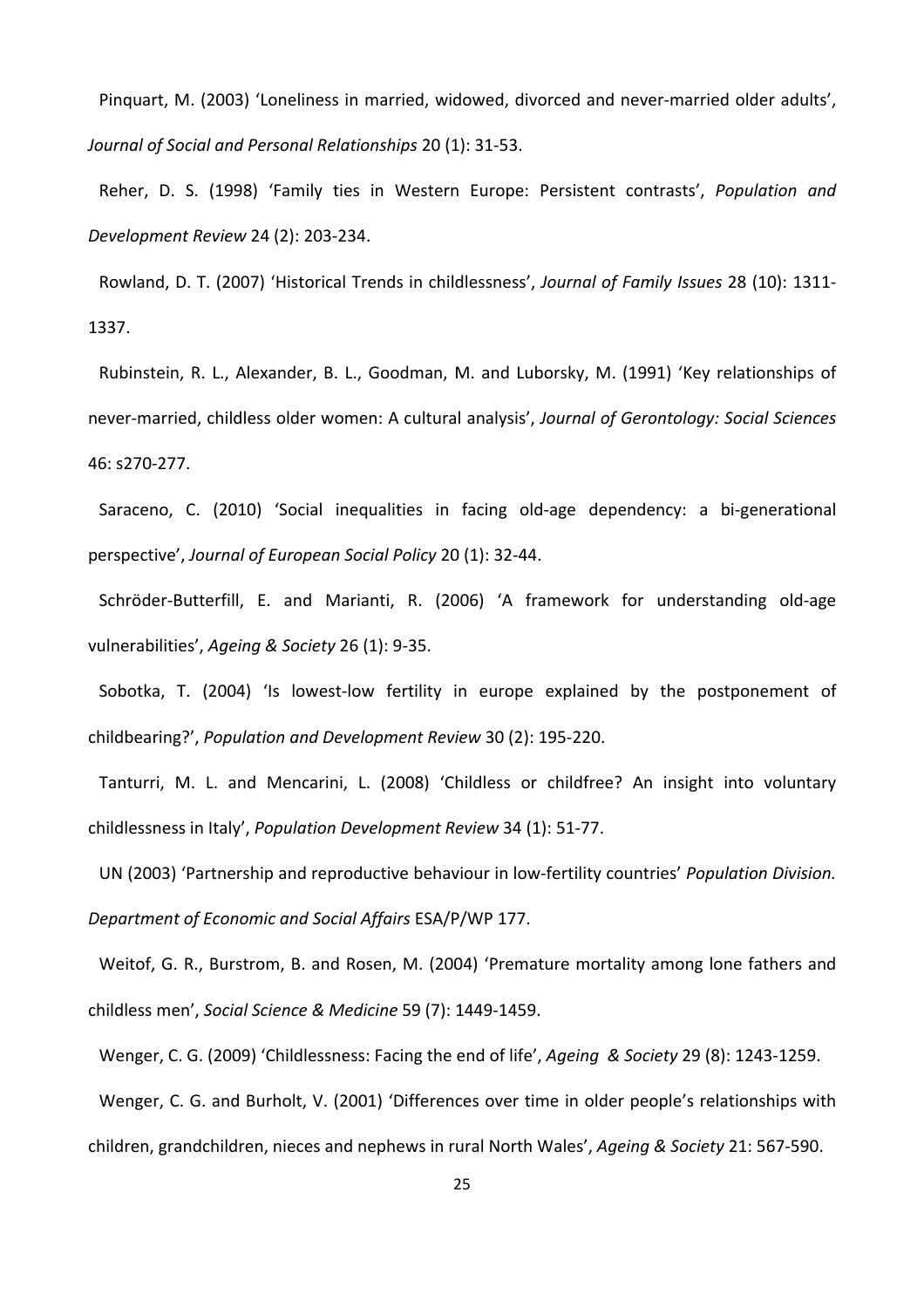Wenger, C. G., Dykstra, P. A., Tuula, M. and Knipscheer, K. (2007) 'Social embeddedness and late‐ life parenthood: Community activity, close ties, and support networks', *Journal of Family Issues* 28 (11): 1419‐1456.

Wenger, C. G., Scott, A. and Patterson, N. (2000) 'How important is parenthood? Childlessness and support in old age in England', *Ageing & Society* 20 (2): 161‐182.

# **TABLES**

**Table 1**: Distribution across different parenthood status by gender and age.

| Age       | Men    |                  |                              |       | Women  |           |             |       |  |
|-----------|--------|------------------|------------------------------|-------|--------|-----------|-------------|-------|--|
|           | Father | <b>Childless</b> | Childless &                  | Total | Mother | Childless | Childless & | Total |  |
|           |        |                  | do not want                  |       |        |           | do not want |       |  |
|           |        |                  | children                     |       |        |           | children    |       |  |
| $30 - 49$ | 62.1   | 33.7             | 4.2                          | 100   | 74.7   | 20.4      | 4.9         | 100   |  |
| 50-59     | 87.1   | 12.9             | -                            | 100   | 88.9   | 11.1      | -           | 100   |  |
| 60-69     | 89.2   | 10.8             | $\qquad \qquad \blacksquare$ | 100   | 89.2   | 10.8      | -           | 100   |  |
| 70+       | 87.1   | 12.9             |                              | 100   | 83.3   | 16.7      | -           | 100   |  |

**Table 2**: Likelihood of giving and receiving support by parenthood status, gender and age.

| Age   |                         | Men       |                      | Women  |                  |             |  |  |
|-------|-------------------------|-----------|----------------------|--------|------------------|-------------|--|--|
|       | <b>SUPPORT RECEIVED</b> |           |                      |        |                  |             |  |  |
|       | Father                  | Childless | Childless &          | Mother | <b>Childless</b> | Childless & |  |  |
|       |                         |           | do not want          |        |                  | do not want |  |  |
|       |                         |           | children             |        |                  | children    |  |  |
| 30-49 | 23.4                    | 10.0      | 14.4                 | 20.9   | 13.2             | 13.4        |  |  |
| 50-59 | 7.1                     | 15.0      |                      | 6.1    | 13.1             |             |  |  |
| 60-69 | 6.7                     | 12.7      |                      | 8.4    | 13.0             |             |  |  |
| 70+   | 16.8                    | 16.6      |                      | 23.5   | 25.4             |             |  |  |
|       |                         |           | <b>SUPPORT GIVEN</b> |        |                  |             |  |  |
|       | Father                  | Childless | Childless &          | Mother | Childless        | Childless & |  |  |
|       |                         |           | do not want          |        |                  | do not want |  |  |
|       |                         |           | children             |        |                  | children    |  |  |
| 30-49 | 28.1                    | 21.2      | 14.5                 | 32.8   | 31.5             | 31.4        |  |  |
| 50-59 | 29.9                    | 24.1      |                      | 37.8   | 29.4             |             |  |  |
| 60-69 | 30.9                    | 16.3      |                      | 37.3   | 25.7             |             |  |  |
| $70+$ | 20.4                    | 11.3      |                      | 17.4   | 11.6             |             |  |  |
|       |                         |           |                      |        |                  |             |  |  |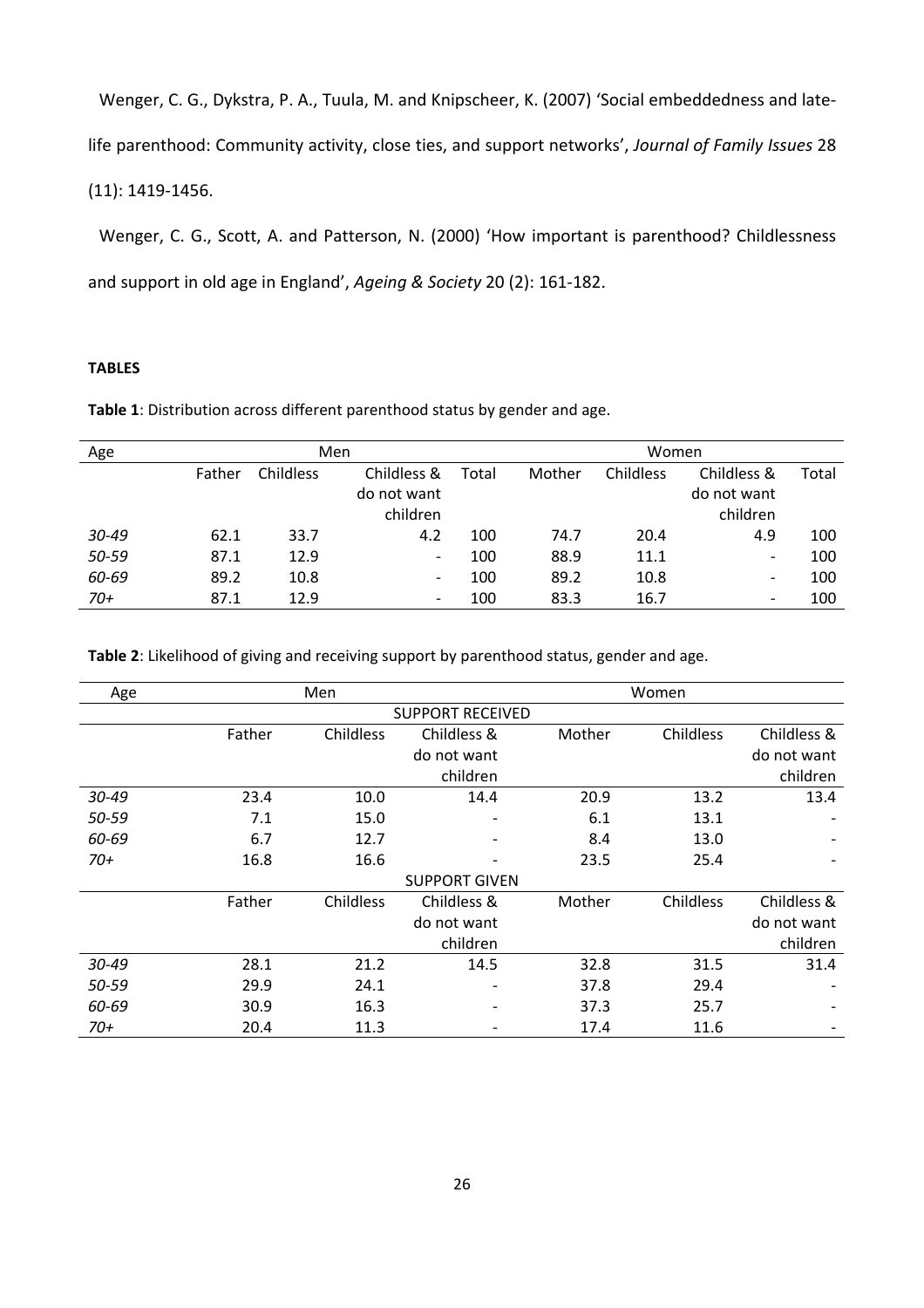| Age   |                               | Men       |           |        | Women            |           |           |
|-------|-------------------------------|-----------|-----------|--------|------------------|-----------|-----------|
|       |                               | Childless | Childless | Mother | <b>Childless</b> | Childless | Childless |
|       |                               |           | & do not  |        |                  | & do not  |           |
|       |                               |           | want      |        |                  | want      |           |
|       |                               |           | children  |        |                  | children  |           |
| 30-49 | Relatives                     | 84.1      | 69.5      | 60.4   | 81.6             | 70.2      | 46.1      |
|       | Non relatives                 | 12.1      | 24.3      | 25.0   | 14.4             | 23.0      | 24.4      |
|       | Volunteer associations        | 1.0       | 1.9       | 13.1   | 0.9              | 0.9       | 0.0       |
|       | <b>Public social services</b> | 2.7       | 4.2       | 1.5    | 3.1              | 5.9       | 29.5      |
|       | <b>Total</b>                  | 100       | 100       | 100    | 100              | 100       | 100       |
| 50-59 | Relatives                     | 59.5      | 67.5      |        | 55.9             | 49.3      |           |
|       | Non relatives                 | 29.1      | 22.0      |        | 30.1             | 38.7      |           |
|       | Volunteer associations        | 2.5       | 0.0       |        | 1.9              | 0.0       |           |
|       | <b>Public social services</b> | 8.9       | 10.5      |        | 12.1             | 12.0      |           |
|       | <b>Total</b>                  | 100       | 100       |        | 100              | 100       |           |
| 60-69 | Relatives                     | 58.2      | 46.2      |        | 64.7             | 56.7      |           |
|       | Non relatives                 | 25.6      | 25.6      |        | 23.3             | 33.1      |           |
|       | Volunteer associations        | 2.4       | 3.1       |        | 5.8              | 3.7       |           |
|       | <b>Public social services</b> | 13.8      | 25.1      |        | 6.2              | 6.6       |           |
|       | <b>Total</b>                  | 100       | 100       |        | 100              | 100       |           |
| $70+$ | Relatives                     | 73.2      | 40.3      |        | 70.0             | 41.5      |           |
|       | Non relatives                 | 14.2      | 29.2      |        | 18.1             | 43.6      |           |
|       | Volunteer associations        | 1.7       | 10.0      |        | 2.8              | 5.4       |           |
|       | <b>Public social services</b> | 11.0      | 20.6      |        | 9.1              | 9.5       |           |
|       | <b>Total</b>                  | 100       | 100       |        | 100              | 100       |           |

**TABLE 3**: Distribution across different types of support givers by parenthood, gender and age.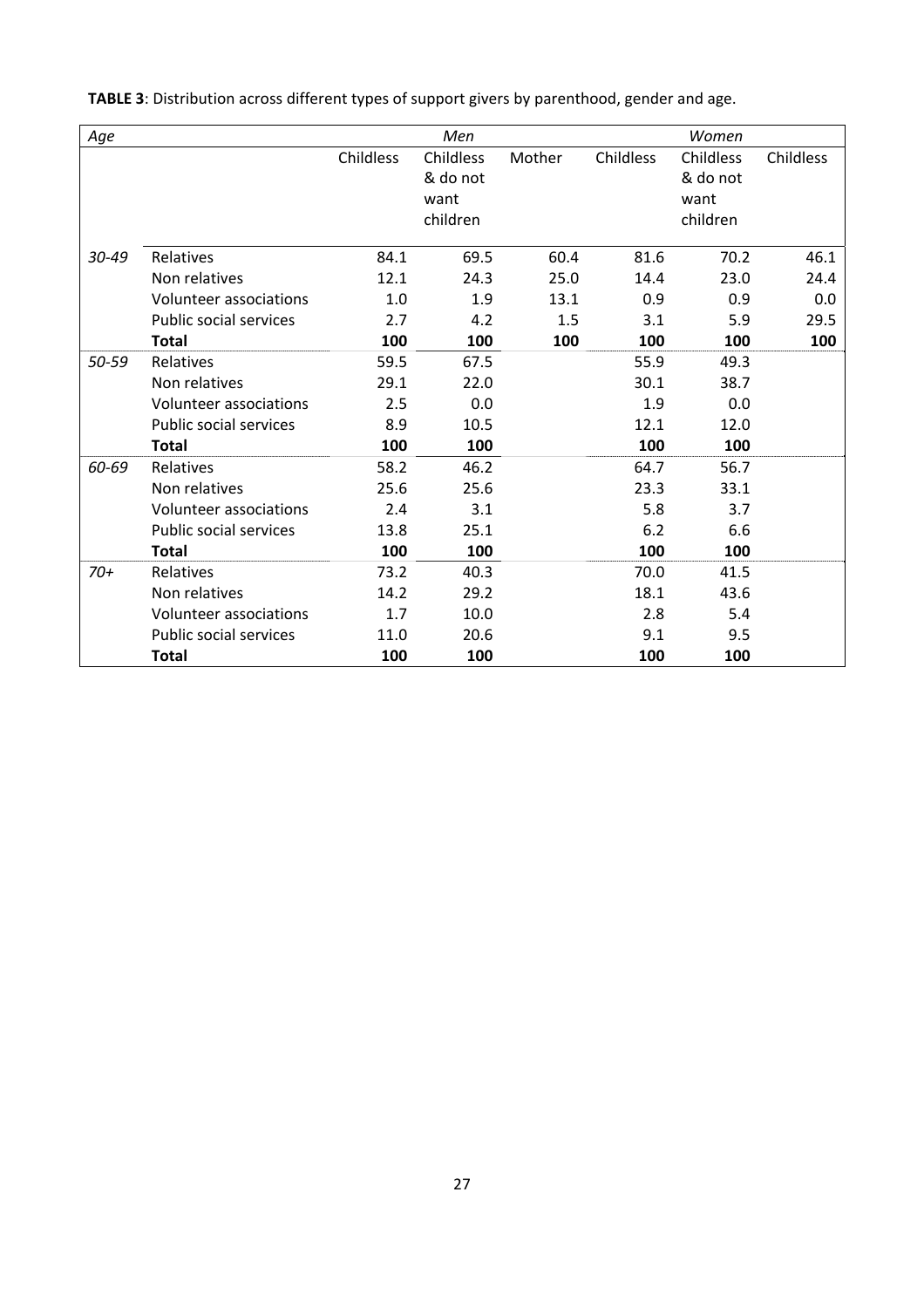| Age   |                          |           | Men       |        |                  | Women            |           |
|-------|--------------------------|-----------|-----------|--------|------------------|------------------|-----------|
|       |                          | Childless | Childless | Mother | <b>Childless</b> | <b>Childless</b> | Childless |
|       |                          |           | & do not  |        |                  | & do not         |           |
|       |                          |           |           |        |                  |                  |           |
|       |                          |           | want      |        |                  | want             |           |
|       |                          |           | children  |        |                  | children         |           |
| 30-49 | Relatives & volunteering | 2.9       | 3.9       | 3.5    | 3.0              | 2.1              | 3.6       |
|       | Relatives & not          | 54.2      | 46.1      | 57.4   | 54.4             | 49.4             | 48.5      |
|       | volunteering             |           |           |        |                  |                  |           |
|       | Non relatives &          | 11.3      | 9.1       | 11.0   | 10.6             | 13.1             | 11.7      |
|       | volunteering             |           |           |        |                  |                  |           |
|       | Non relatives & not      | 25.6      | 31.5      | 20.2   | 27.2             | 28.5             | 30.6      |
|       | volunteering             |           |           |        |                  |                  |           |
|       | Only volunteering        | 6.0       | 9.5       | 8.0    | 4.9              | 6.9              | 5.7       |
|       | <b>Total</b>             | 100       | 100       | 100    | 100              | 100              | 100       |
| 50-59 | Relatives & volunteering | 3.1       | 5.1       |        | 3.9              | 5.0              |           |
|       | Relatives & not          | 55.1      | 45.4      |        | 62.2             | 45.4             |           |
|       | volunteering             |           |           |        |                  |                  |           |
|       | Non relatives &          | 10.2      | 9.6       |        | 8.3              | 15.6             |           |
|       | volunteering             |           |           |        |                  |                  |           |
|       | Non relatives & not      | 22.6      | 32.7      |        | 20.0             | 23.2             |           |
|       | volunteering             |           |           |        |                  |                  |           |
|       | Only volunteering        | 9.0       | 7.2       |        | 5.7              | 10.8             |           |
|       | <b>Total</b>             | 100       | 100       |        | 100              | 100              |           |
| 60-69 | Relatives & volunteering | 2.5       | 4.4       |        | 3.7              | 5.1              |           |
|       | Relatives & not          | 64.9      | 29.9      |        | 69.3             | 34.8             |           |
|       | volunteering             |           |           |        |                  |                  |           |
|       | Non relatives &          | 5.9       | 11.7      |        | 6.7              | 7.2              |           |
|       | volunteering             |           |           |        |                  |                  |           |
|       | Non relatives & not      | 19.3      | 38.8      |        | 14.5             | 33.9             |           |
|       | volunteering             |           |           |        |                  |                  |           |
|       | Only volunteering        | 7.5       | 15.2      |        | 5.8              | 19.0             |           |
|       | <b>Total</b>             | 100       | 100       |        | 100              | 100              |           |
| $70+$ | Relatives & volunteering | 3.6       | 8.7       |        | 2.4              | 7.9              |           |
|       | Relatives & not          | 66.1      | 30.2      |        | 66.6             | 38.7             |           |
|       | volunteering             |           |           |        |                  |                  |           |
|       | Non relatives &          | 8.6       | 22.0      |        | 7.7              | 15.4             |           |
|       | volunteering             |           |           |        |                  |                  |           |
|       | Non relatives & not      | 17.6      | 28.5      |        | 19.7             | 30.8             |           |
|       | volunteering             |           |           |        |                  |                  |           |
|       | Only volunteering        | 4.1       | 10.5      |        | 3.5              | 7.2              |           |
|       | <b>Total</b>             | 100       | 100       |        | 100              | 100              |           |
|       |                          |           |           |        |                  |                  |           |

**TABLE 4**: Distribution across different types of support receivers and participation in volunteer activities by parenthood, gender and age.